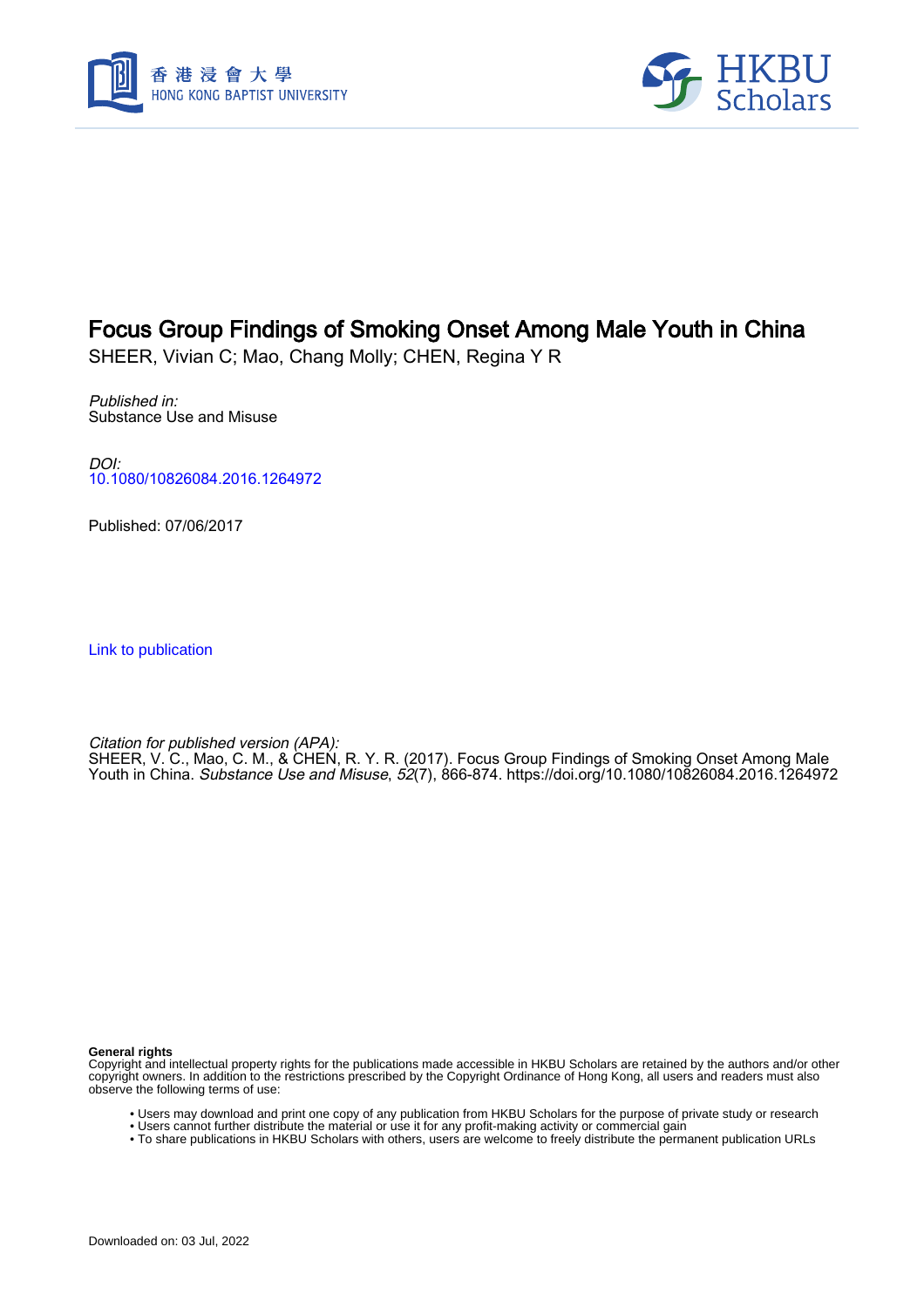## **Focus Group Findings of Smoking Onset among Male Youth in China**

Vivian C. Sheer

Chang Mao

Regina Y. R. Chen

Hong Kong Baptist University

Sheer, V. C., Mao, C., & Chen, Y. R. (2017). Focus group findings of smoking onset among male youth in China. *Substance Use & Misuse*. DOI: 10.1080/10826084.2016.1264972.

This study was funded by GRF 248812, University Grants Committee of Hong Kong.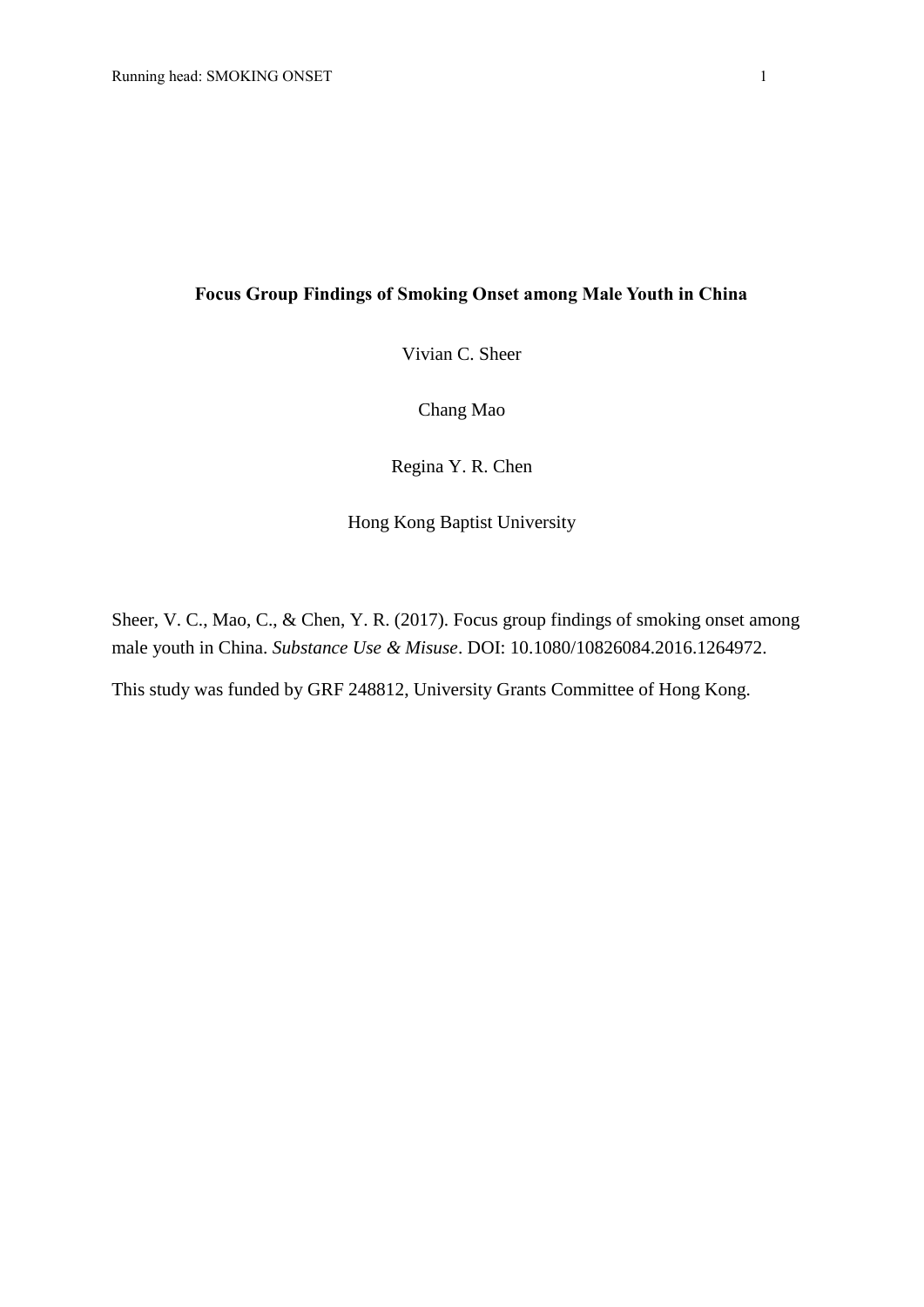#### **Abstract**

**Background:** Adolescence is associated with smoking initiation among men in China. The lack of qualitative studies using Chinese adolescent samples can pose challenges to enacting effective smoking prevention messages that resonate with male Chinese teenagers' thoughts, needs, and wishes. **Objective**: This focus group study was designed to obtain in-depth contextual information on early smoking among male teenagers in China. **Methods:** Twenty focus groups of 7-10 male students from vocational and junior colleges ( $N = 165$ ) were conducted, approximately half in Shanxi and half in Guangdong. **Results:** A large number of early smoking activities occurred in homes and schools, and teenagers considered school toilets and dorms safe havens for smoking. Many participants' first cigarettes were offered to them by peers, others first smoked during social interactions, and some started smoking of their own volition. Teenagers were curious about the attributes of cigarette products, smoking techniques, and physical reactions. More participants disclosed negative first smoking experiences than positive experiences. Negative first physical experiences motivated some participants to acquire better smoking techniques. Smoking experimentation was sustained in part by reciprocated cigarette offers. Heavy experimentation occurred before graduation from high school. **Conclusions/Importance:** The current findings provide an empirical basis for developing intervention strategies that are alternative or complementary to the current conventional health education. These strategies include cognitive response methods to enhance antismoking beliefs, smoke-free social interaction norms, and school-based (e.g., peer education) and home-based (e.g., involving family members) intervention programs.

*Keywords:* early smoking, Chinese male teenagers, focus groups, smoking experience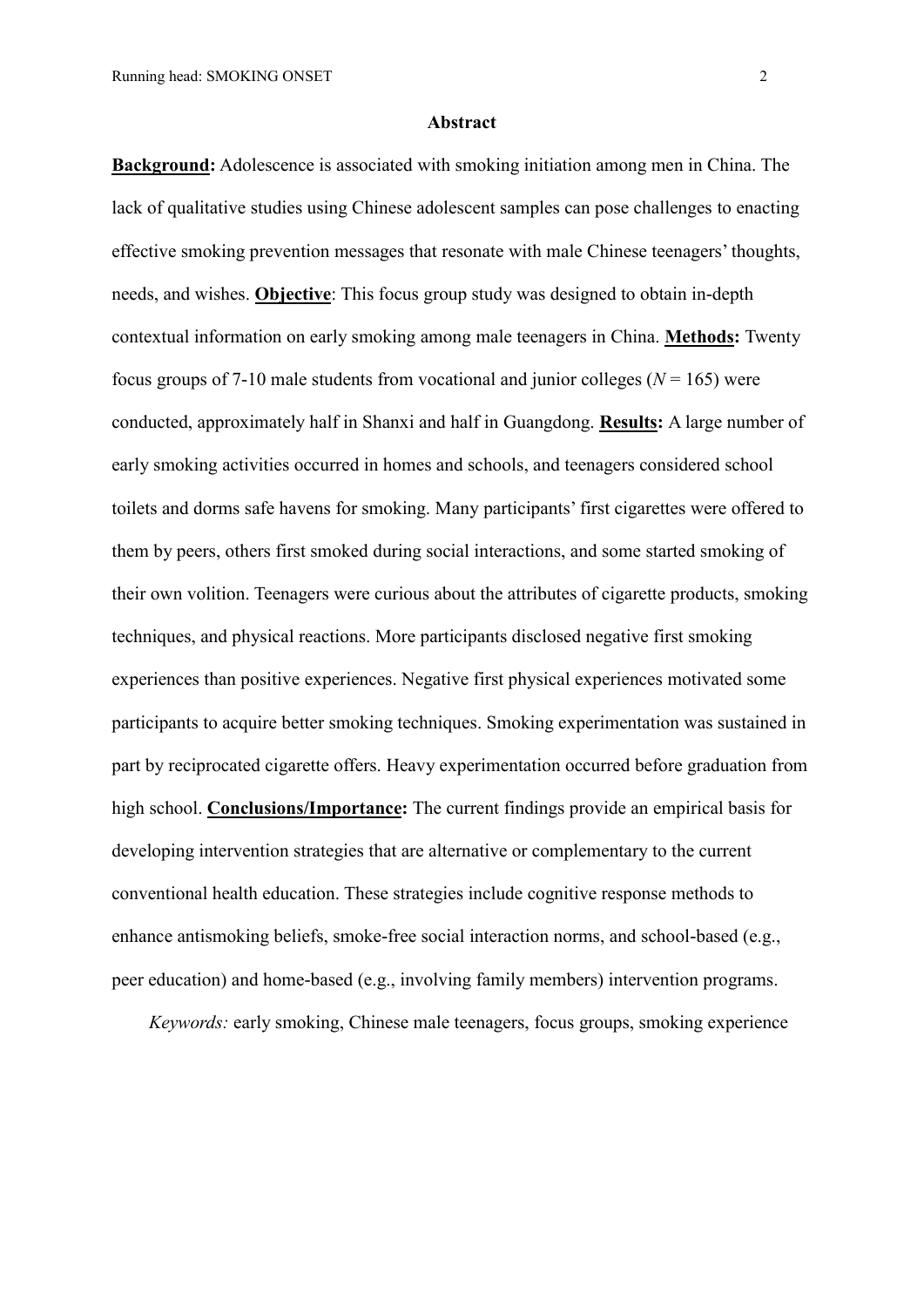#### **Introduction**

China has the largest smoking population in the world and shares a similarity with other countries in smoking being a male-dominant behavior (Li, Hsia, & Yang, 2011; Rich & Xiao, 2012). Previous studies have shown that adolescence is associated with smoking onset among men in China (Gao, Sun, & Wang, 2013; Ji, Sun, & Li, 2013; Wang & Chen, 2013). Surprisingly, our recent search of multiple social science and health research databases indicated that of the existing qualitative studies on teenage smoking, none examined smoking onset or experimentation among Chinese adolescents. The Chinese setting likely has some context-specific characteristics, and these characteristics can be identified through qualitative studies with open-ended questions. To obtain rich contextual information and in-depth knowledge, we conducted this focus group study with Chinese male teenagers who were at risk of smoking onset. This type of in-depth information can reveal issues not addressed by the existing literature and provide a substantive basis for developing tailored antismoking messages and programs that may differ from China's current (and not as successful) approach, which provides information on health consequences (Huang et al., 2014).

Our literature search focusing on studies with samples from mainland China identified several risk factors (labeled in italics) associated with early smoking. For *demographics*, an overwhelming majority of males smoked their first cigarettes and experimented with smoking in adolescence (Huang et al., 2013; Wang & Chen, 2013). Typically, teenagers younger than 15 years old start experimenting with smoking (e.g., Ji et al., 2013). Furthermore, students in vocational school and junior college seemed more likely than high school students to begin smoking (Ji et al., 2013; Zhu et al., 2008). Regarding *smoking venues*, places associated with schools such as dormitories may be where adolescents first start smoking (Xia et al., 2013). Home is another place where teenagers smoke their first cigarettes (Ji et al., 2013; Jiang, 2013). Recreational places such as karaoke clubs, internet cafés, and liquor bars are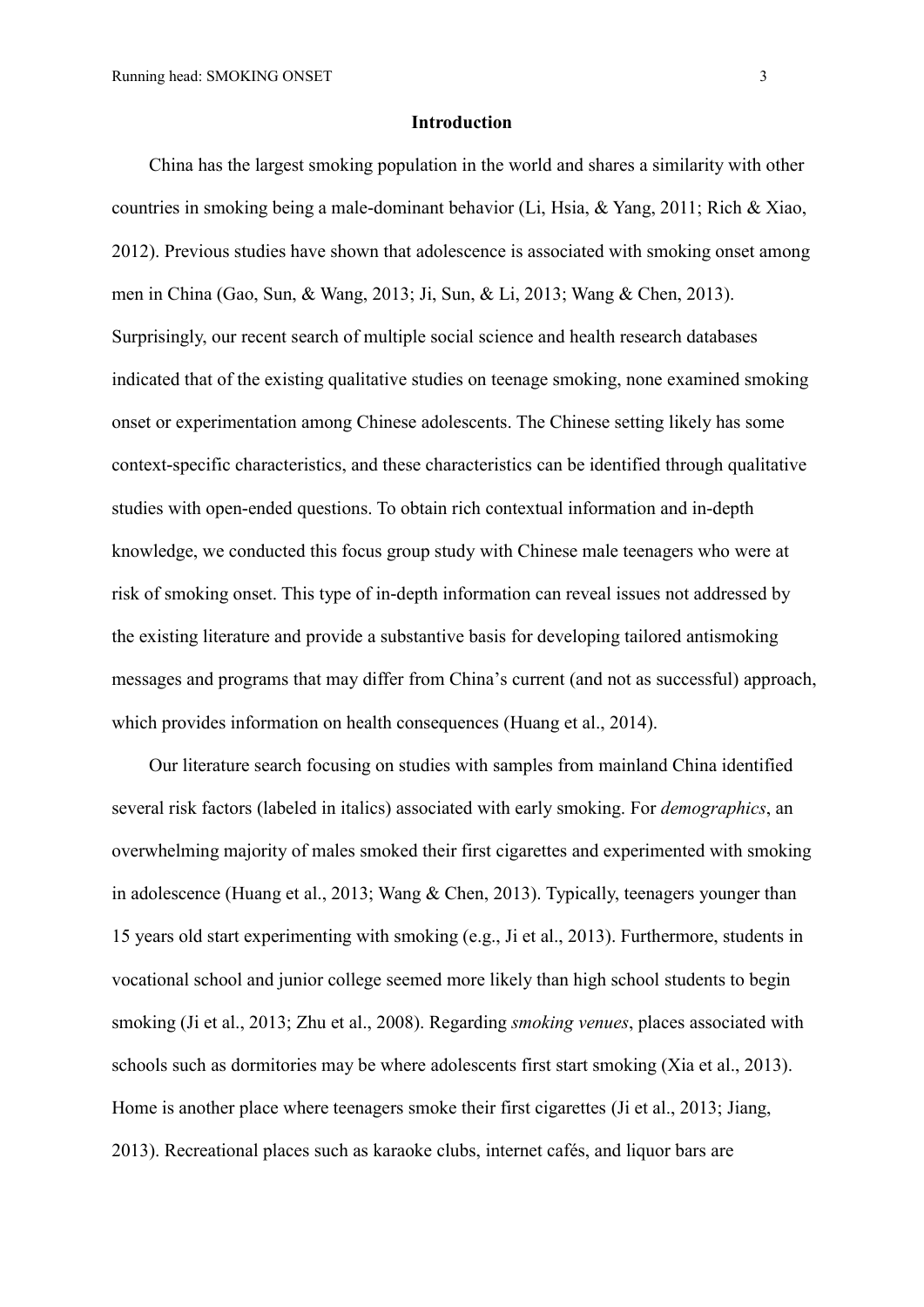associated with smoking among some teenagers (Lu et al., 2013). Researchers have suggested that there are several *sources of cigarettes* in early smoking. Teenagers obtained their first cigarettes from parents at home (Xia et al., 2013) or from a friend in school settings (Wang et al., 2009), or they likely purchased cigarettes from stores on their own (Ma, Zhu et al., 2013). However, none of these studies have examined deep enough to discover the context in which cigarettes reach teenagers' hands (e.g., the manners or circumstances in which a teenager manages to obtain cigarettes from a particular source). The *people involved* in smoking, a social activity in China, include friends, colleagues, and business contacts (Pan, 2004; Rich & Xiao, 2012). Chinese men smoke tobacco with others in daily routine and in other social interactions such as parties and causal encounters with strangers (Ma, Shive et al., 2013). Friends and peers are often present in adolescents' early smoking incidents (e.g., Barnett et al., 2013; Xia et al., 2013). However, questions remain regarding (a) whether other people (in addition to friends and peers) are also present, and if so, what roles these people play, and (b) whether some teenagers try cigarettes on their own, and if so, why.

The existing research, mostly surveys, has provided label-like reasons/motivations for smoking without further explanations. Although *curiosity* is often ranked as the primary reason why adolescents want to try their first cigarette (e.g., Jiang, 2013; Li et al., 2013), little is known regarding what they are curious about (e.g., the taste or peer reactions) and whether they continue to smoke after their curiosity wanes. Thus, the role of curiosity in the smoking uptake process is considered important but is relatively unknown (Pierce, Distefan, Kaplan, & Gilpin, 2005). *Peer pressure,* which exerts a strong influence on teenagers'smoking attitudes and behaviors (Ukwayi, Eja, & Unwanede, 2012), consists of direct influence (e.g., encouragement and/or direct cigarette offers) and indirect influence (e.g., displaying social acceptance, increasing cigarette availability, and enforcing favorable smoking norms) (Conrad, Flay, & Hill, 1992). Researchers (Chen et al., 2013; Huang et al., 2013; Wan et al.,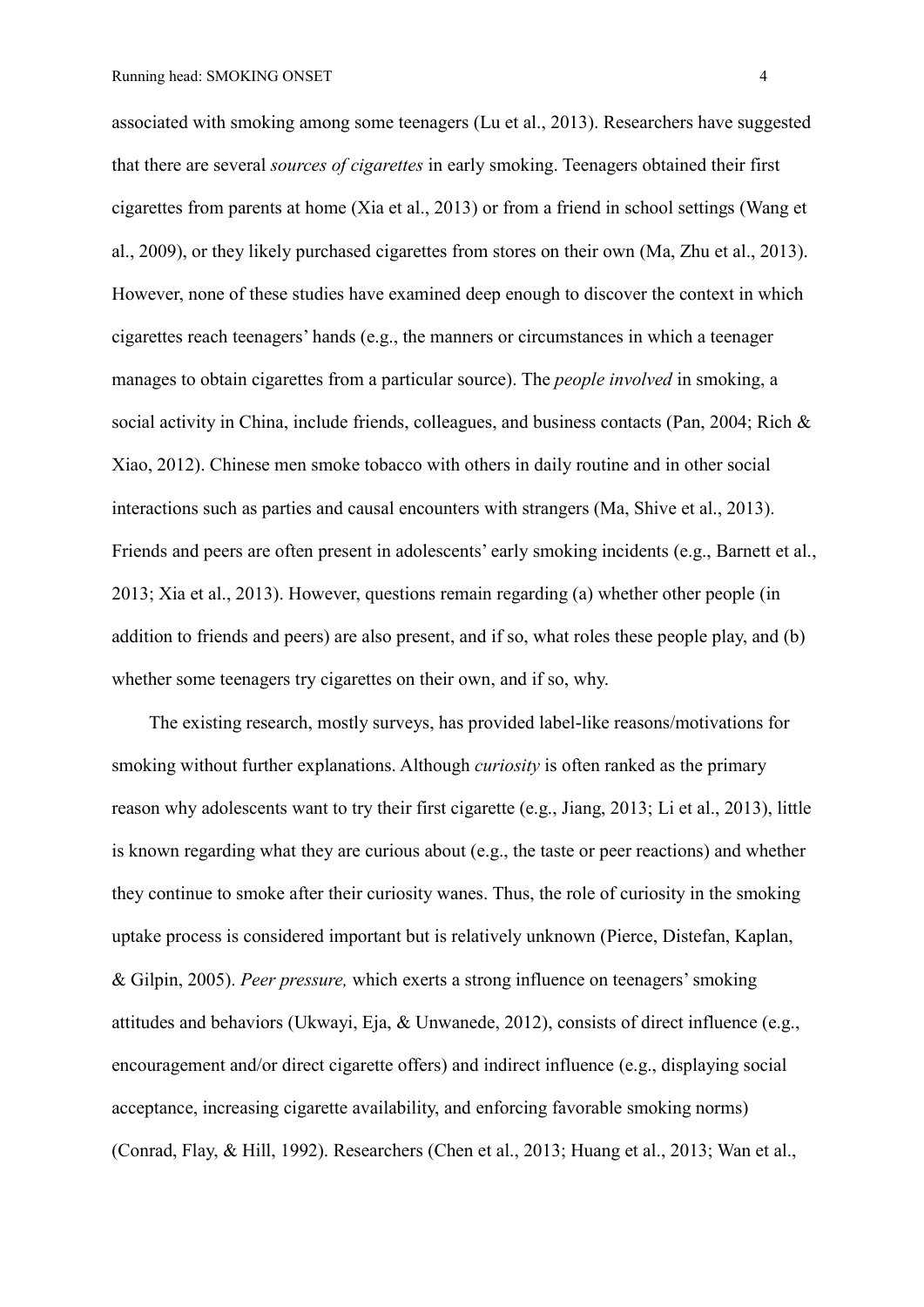2013) have reported that peer smoking is a strong predictor of adolescents' cigarette experimentation in China. Chinese teenagers' susceptibility to peer pressure for smoking can be attributed to their social need to be liked and accepted (Ji et al., 2013; & Jiang, 2013).

*Coping with negative emotions* has consistently been reported to be a key function of smoking (e.g., Murphy et al., 2003; Schleicher, Harris, Catley, & Nazir, 2009). Negative emotions, such as depression, anxiety (Murphy et al., 2003), regret (Conner, Sandberg, McMillan, & Higgins, 2006), anger (Morris, Zhang, & Bondy, 2006), and stress and boredom (Siqueria, Rolnitzky, & Rickert, 2001), are often associated with smoking experimentation. Additional smoking-related negative emotions include bad moods (Xia et al., 2013), frustration (Jiang, 2013), pressure from studying (Gao et al., 2013), and some generalized negative emotions (e.g., Wang & Chen, 2013). *Projecting an attractive image,* such as being cool, trendy, tough, sociable, sexy, independent, and mature, is also related to smoking uptake (Author, 2009, Chen et al., 2013; Guo et al., 2009; Ji et al., 2013). In addition, we have identified several other less-mentioned motives: imitating others (Jiang, 2013), staying awake/becoming stimulated (Ji et al., 2013), showing off wealth (Tong, 2006), having fun (Song, 2012), and commanding more attention from others (Chen, 2009).

Early smoking experiences play an important role in individuals' later smoking patterns (Kendler, Myers, Damaj, & Chen, 2013). Interestingly, DeLorme, Kreshel, and Reid (2003) found that most smokers' initial physical experiences with tobacco were often negative, but they did not explain how smokers overcame these negative physical experiences. As early as 1985, Friedman, Lichtenstein, and Biglan argued that improving knowledge about smoking onset among young people was critical to developing promising intervention programs.

# **Research Objectives**

To obtain in-depth information regarding smoking initiation, our study aimed to (a) uncover the circumstances in which male teenagers smoke their first cigarettes, (b) gauge the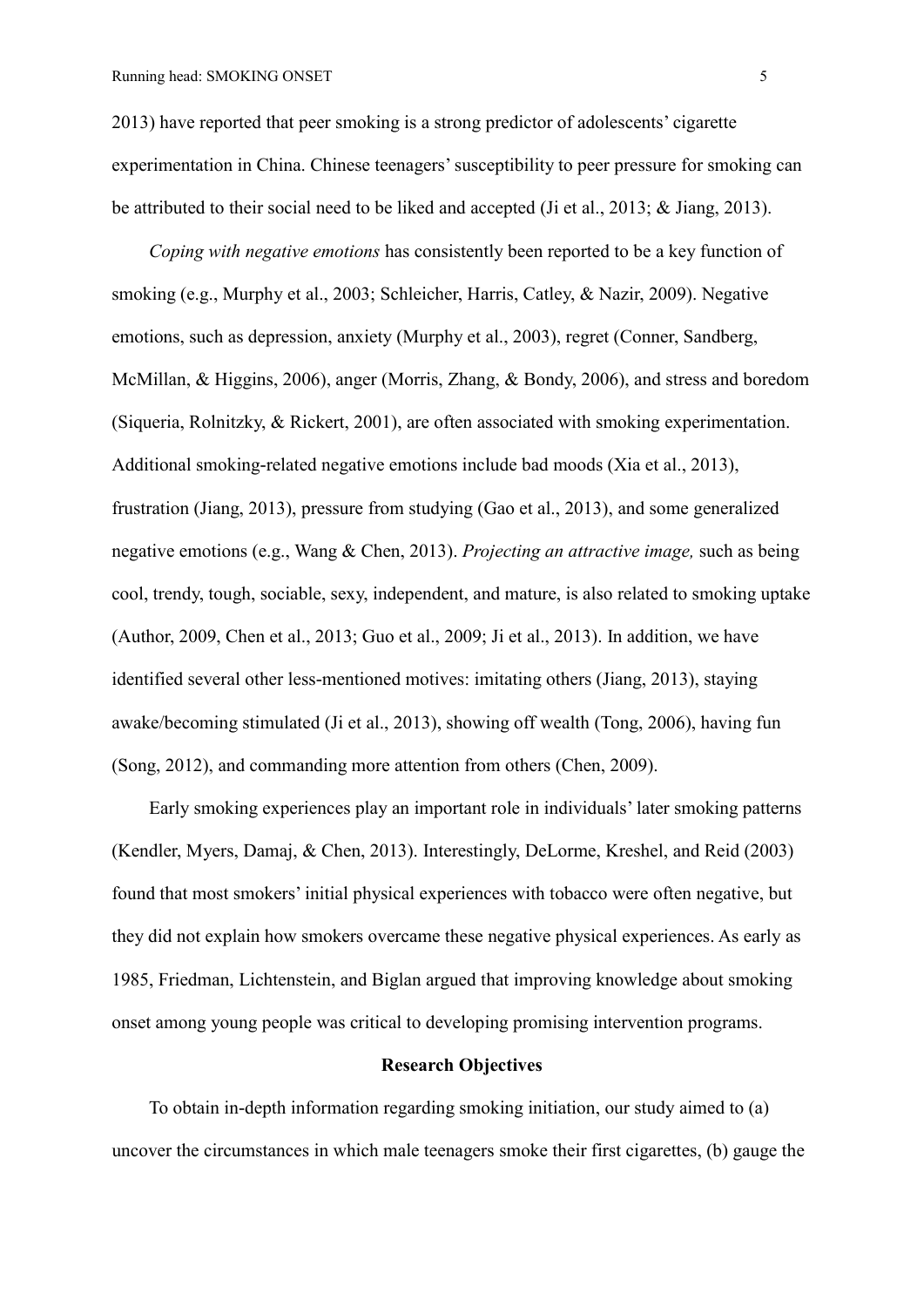reasons and motivation for their early smoking behavior, (c) discover how male teenagers describe their physical experiences with initial cigarette smoking, and (d) identify salient issues that might emerge.

# **Methods**

### **Participants**

Based on the recommendations of the Chinese Association on Tobacco Control, we targeted students in vocational schools and junior colleges, which admit mostly junior high school graduates and some senior high school graduates. Students in these schools have a high smoking incidence and fit the demographics of our targeted male youth population. With approval from the research ethics committee at our university, we sent a screening questionnaire to our contacts in Shanxi and Guandong provinces, where we planned to recruit focus group interviewees. The former represented geographic areas in China with a high smoking incidence among men, whereas the latter represented areas with a relatively low smoking incidence.

Our contacts and their assistants distributed a solicitation letter and a screening questionnaire (with items on contact information) to male students at the campuses of the five participating schools in each provincial capital. A total of 646 students, approximately half from each city, completed a screening questionnaire. After screening out those who had never smoked and had never had any contact with cigarettes as well as those who were unwilling to participate, we included students who had smoked, had some contact with cigarettes, or had engaged in smoking interactions (e.g., being offered cigarettes) to reach a pool of 400 students for later focus group interviews. We followed the focus group interview guidelines published by the Centers for Disease Control and Prevention (2008) and randomly selected 20 groups of 7-10 male students from the pool of participants. Ten focus groups were conducted in school conference rooms in Shanxi  $(n = 87)$ , and 10 were conducted in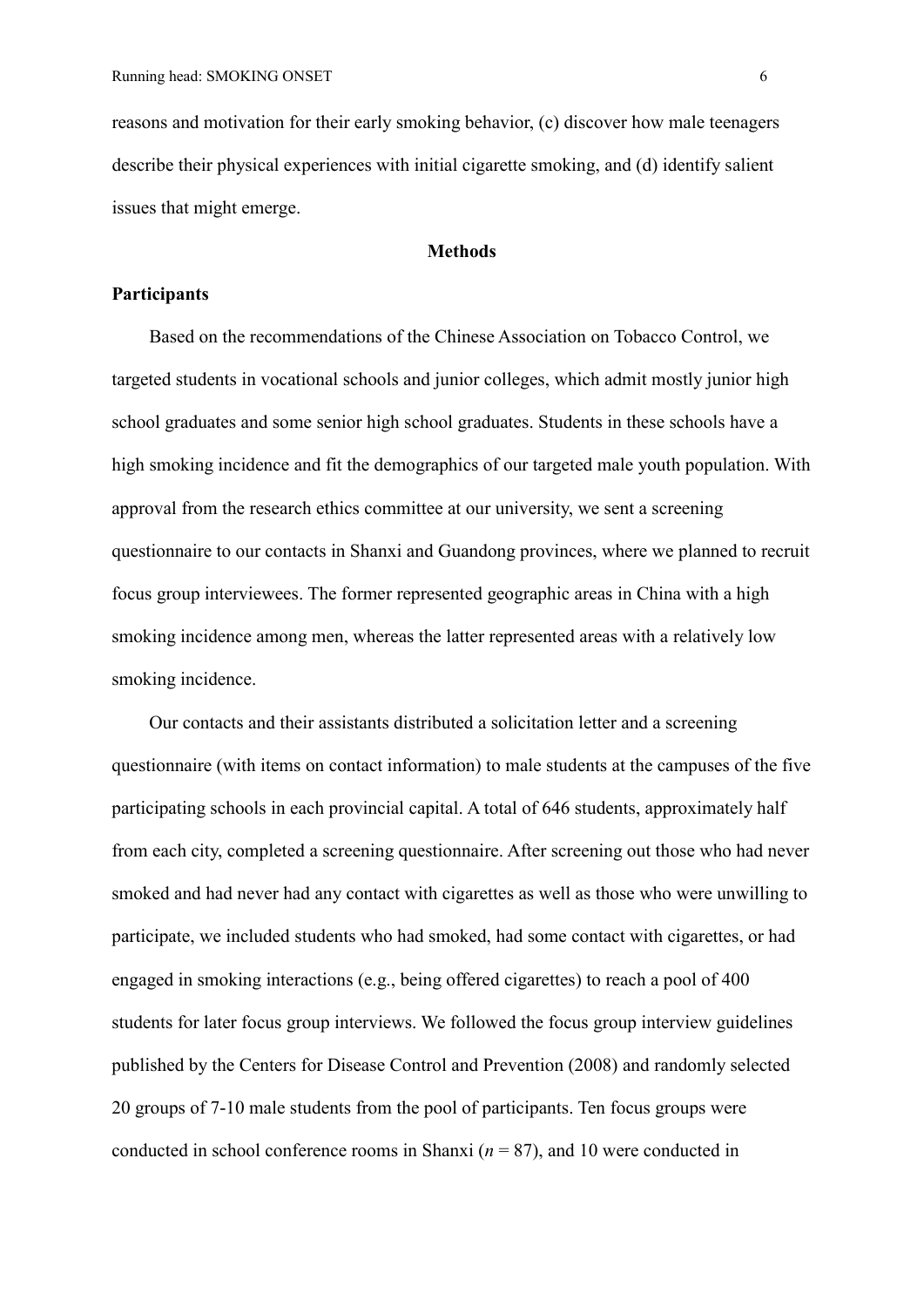Guangdong.  $(n = 78)$ , resulting in a total sample of 165. See Table 1 for the sample characteristics.

– Insert Table 1 –

## **Interview Questionnaire and Procedures**

Guided by our research objectives, we reviewed the literature including survey questionnaires related to teenage smoking and identified areas in need of in-depth information. After pilot-testing and subsequent improvements, the final interview protocol (in Chinese) consisted of three themes: (1) smoking onset, (2) cigarette giving/passing occasions, appeals, methods, and meanings, and (3) smoking resistance occasions, strategies, and barriers. The present report includes data on smoking onset. Four main questions asked about how participants were first directly exposed to cigarette smoking (i.e., How did you come into contact with a cigarette for the first time? How would you describe the occasion when you first smoked? How would you describe your experience when you smoked your first cigarettes? Why did you smoke the cigarettes?). Explanations, further probes, and contingency questions were provided for each main question.

To maintain consistency, one moderator in her early 20s was trained to conduct all of the focus group interviews in Mandarin at each participating vocational school or junior college. Prior to group interviews, all participants were read an informed consent and completed a short survey that recorded their demographics and smoking status-related information (see Table 1). Each participant was assigned a code name (1 through 10) that the moderator would state (e.g., "Your turn, Number 6.") to mark participant responses on the audiotape. The focus group interviews lasted 70-90 minutes each. Each participant was paid 120 RMB (approximately 19 USD) immediately after the group session ended.

## **Coding**

All interviews were transcribed verbatim in Chinese with timing markers for later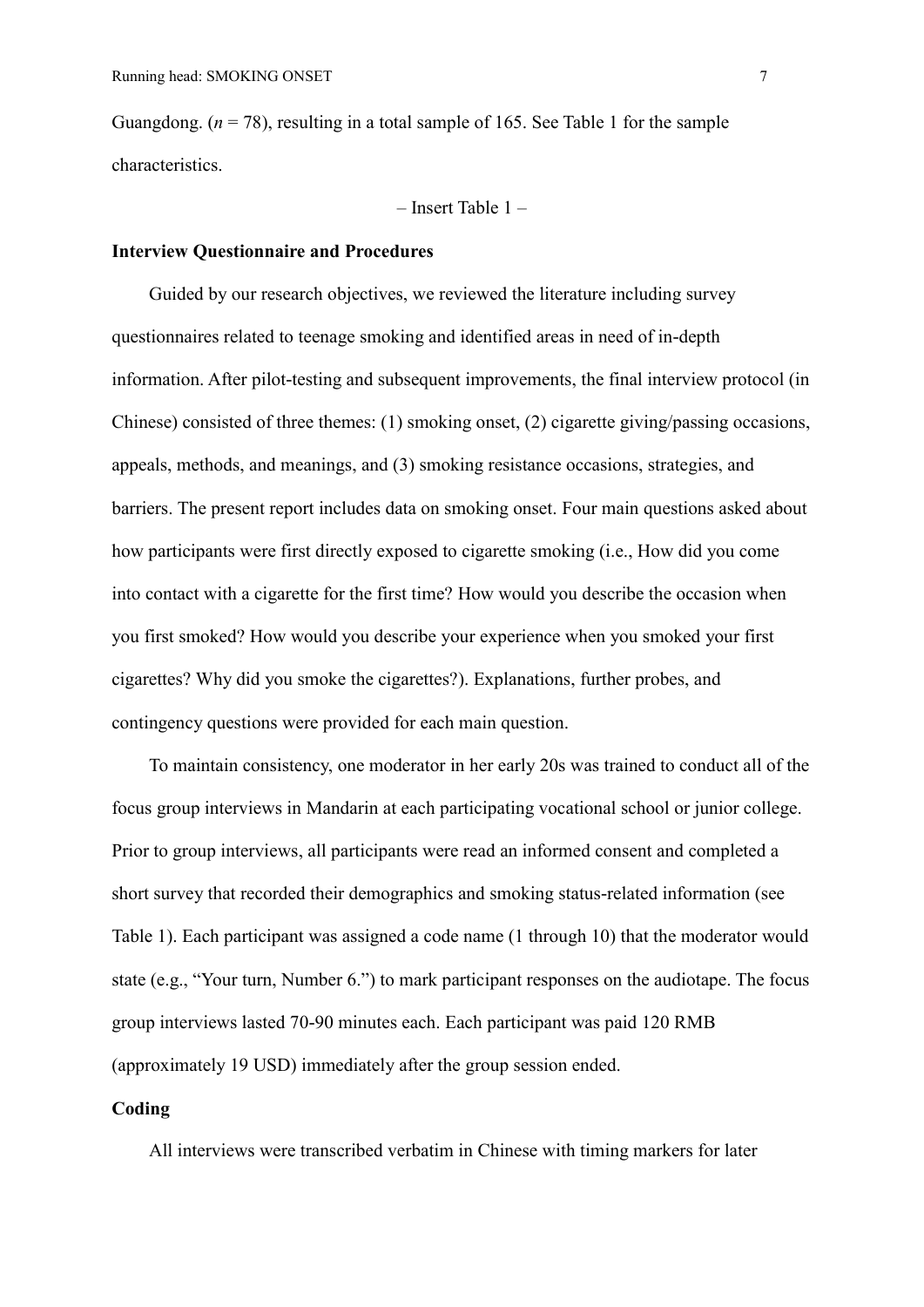retrieval. The responses to all main questions and follow-up probes were included as the data corpus for the present study focusing on smoking onset. We followed Saldana's (2013) guidelines to code the data. Our data from the semi-structured interviews with multiple participants specifically warranted structural coding, which required a coding scheme. To develop this scheme, the first researcher conducted a thematic analysis by carefully reading the data, writing analytic memos, listening to the digital recordings for necessary clarifications, considering the reviewed literature, and applying previous knowledge and experiences. She identified main themes in accordance with the research purposes and the categories that logically followed those themes. She repeatedly read the data, made revisions and changes, and then constructed a hierarchical coding scheme. Many codes harmonized with the existing literature, while others emerged from the analytical memos.

The data were entered into the MAXQDA (a qualitative analysis software) system. The first and second researchers independently coded the data using the coding scheme. Each researcher wrote individual analytical memos, particularly for text that did not appear to fit a code or seemed ambiguous. The initial round of coding yielded a 90% inter-coder agreement. Disagreements resulting from clerical errors or misunderstandings were corrected based on the transcripts. Disagreements due to nuances in labels were resolved by adopting a more inclusive label. For example, "feeling lonely," which was originally coded as "companionship motive," was recoded as "coping with negative emotions." In the end, 100% inter-coder agreement was achieved for the first round of coding. The coding scheme appeared largely stable. The same techniques were used in the second round of coding for subcodes. In addition, we used MAXQDA's basic statistical capacity to compute the frequencies of unique mentions by individual participants (i.e., number of participants who responded). For example, if a participant stated the same reason for smoking onset twice at two different times, this reason counted only once; if a participant mentioned two different reasons, each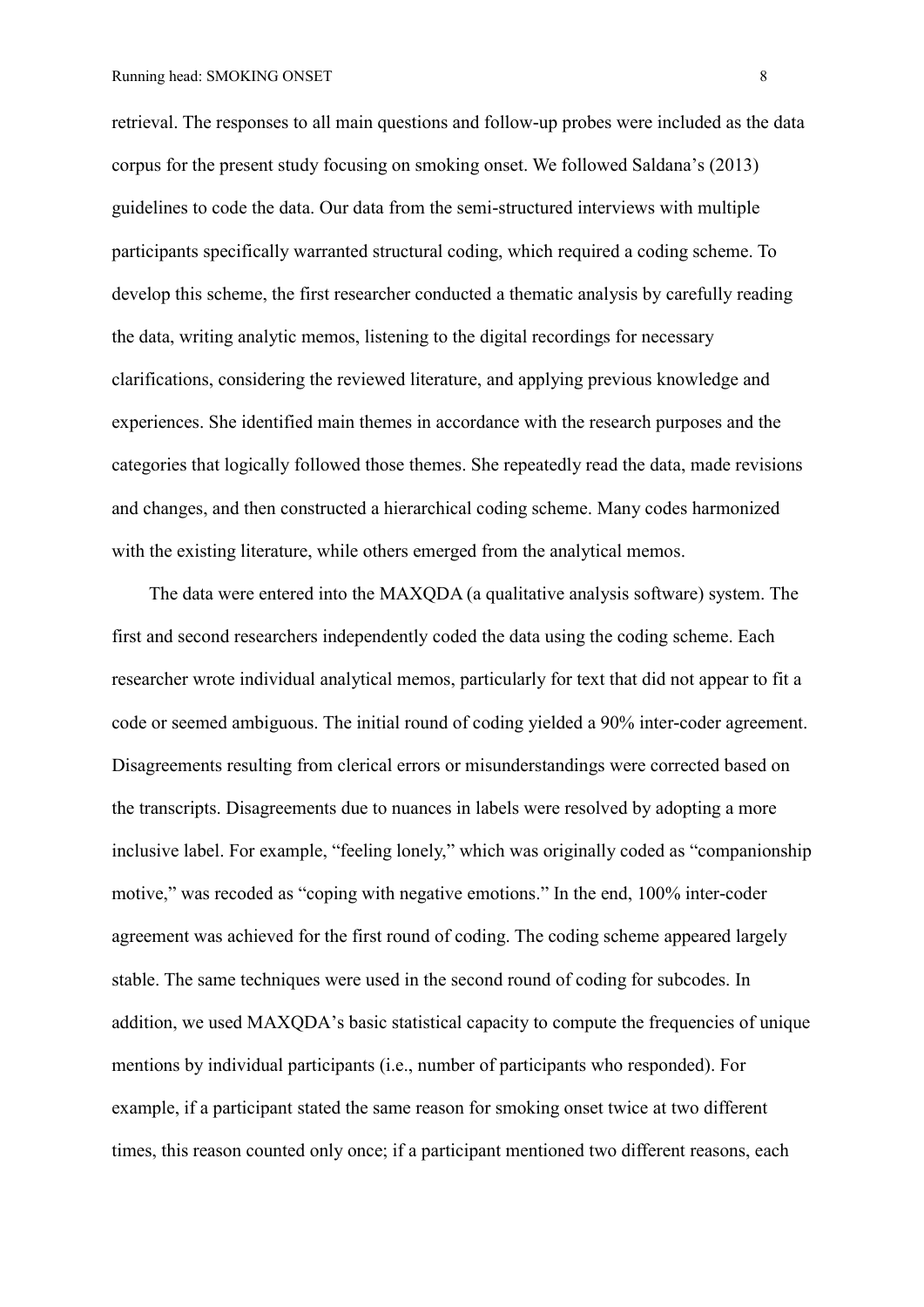reason was included. We also used a procedure in MAXQDA to track for possible differences in patterns (e.g., physical experiences) between smokers and nonsmokers. The coded responses were then tabulated and analyzed.

#### **Results**

As there were few differences in the themes and subthemes in the answers from the Guangdong and Shaanxi samples, we report the frequency of mentions (i.e., the number of participants who responded) for the total sample, where appropriate. These frequencies serve as additional information to the classified categories. The strengths of these categories and the relationships between them must be examined via quantitative studies.

# **First Smoking Occasions**

In describing their first smoking occasions, participants referred mainly to a few or all of these five elements: timing, people involved, venue, cigarette source, and social functions of the occasion.

**Timing**. Participants reported that their first smoking experience occurred in primary/elementary school ( $n = 26$ ) (e.g., "I was in fourth grade when I had my first cigarette"), in the ages equivalent to junior high school ( $n = 44$ ) and senior high school ( $n =$ 20), or other  $(n = 12)$  (e.g., as a toddler or after high school graduation).

**People involved.** The most frequently mentioned people were schoolmates  $(n = 29)$  and friends  $(n = 29)$ ; the former included classmates, students in lower or higher grades, and dorm-mates, and although often unspecified, the latter appeared to be peers of similar ages who were also sometimes schoolmates. Persons were coded as a "schoolmate" when they were explicitly mentioned as being in the same school as the interviewee. Five respondents mentioned family members and relatives (parents, brothers, cousins), and twelve mentioned others (e.g., father's friends and strangers) as the people who offered them cigarettes. Twelve participants said that they had smoked alone, with no one else around.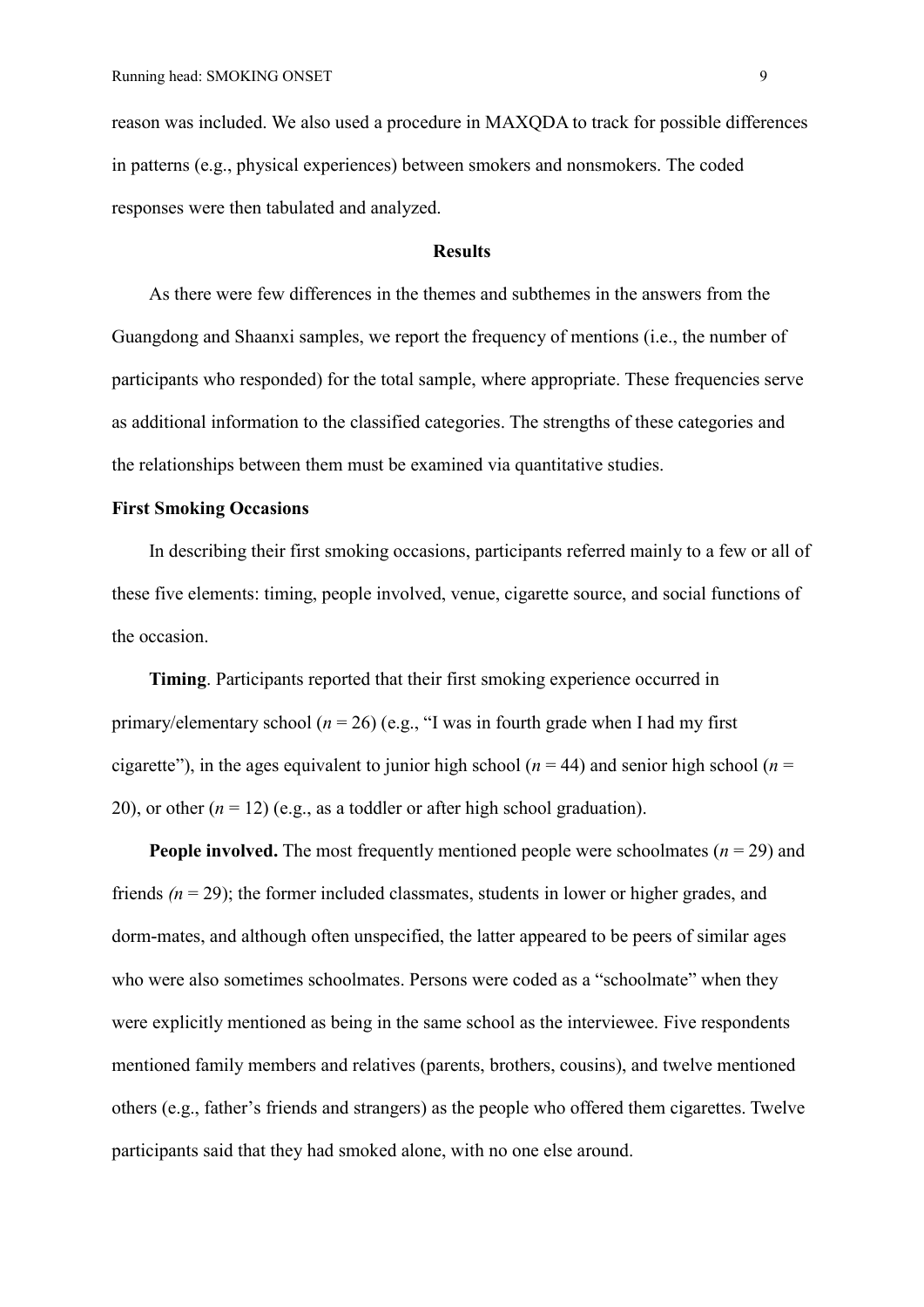**Venue**. Participants reported smoking their first cigarette in private places ( $n = 14$ ) (e.g., home, when smoking alone), semi-private venues  $(n = 9)$  (e.g., dorm rooms and hallways), inconspicuous public locations ( $n = 20$ ) (i.e., places accessible to the public but not easily noticeable such as school toilets, behind a classroom building, and bicycle parking shelters), and conspicuous public sites  $(n = 30)$  (e.g., bars, internet cafes, hotel lobbies, restaurants, during outings, on the way home, public parks, outdoor basketball courts, and outside of their home). Of all these mentioned venues ( $n = 73$ ), 49.3% were associated with school, and 28.8% were associated with home. For example, one interviewee recounted, "My older brother smokes. I tried my first cigarette with him on the balcony (at home)." Another said, "After school, me and my friends would hide in the bushes behind the classroom building and smoke together."

**Cigarette source**. Participants (*n* = 65) reported receiving their first cigarettes from others. Specifically, 75.4% said that schoolmates or other peers/friends offered them cigarettes, 7.7% asked peers for cigarettes (e.g., "I saw them smoking there and thought it was fun. I asked for one."), and 16.9% received their first cigarettes from family members or relatives (e.g., "Grandpa gave me the cigarette."). Twenty-two smoked their first cigarette on their own (e.g., "I was curious . . . I took a cigarette from my Dad without him noticing and smoked it when I was alone at home.").

**Social functions.** We identified four main social functions, which appeared to be associated with the venue. *Routine interaction*, the most frequently mentioned social function  $(n = 54)$ , often occurred at school  $(n = 40)$  or home  $(n = 12)$  and sometimes in internet cafes (*n* = 2). On campus, friends gathered in toilets or dorms, which were their favorite places to share cigarettes. Schoolmates offered cigarettes in classrooms when others were gone and on the way to and from school. Another central venue for routine interaction was home, where several interviewees had their first smoking experience – often involving a family member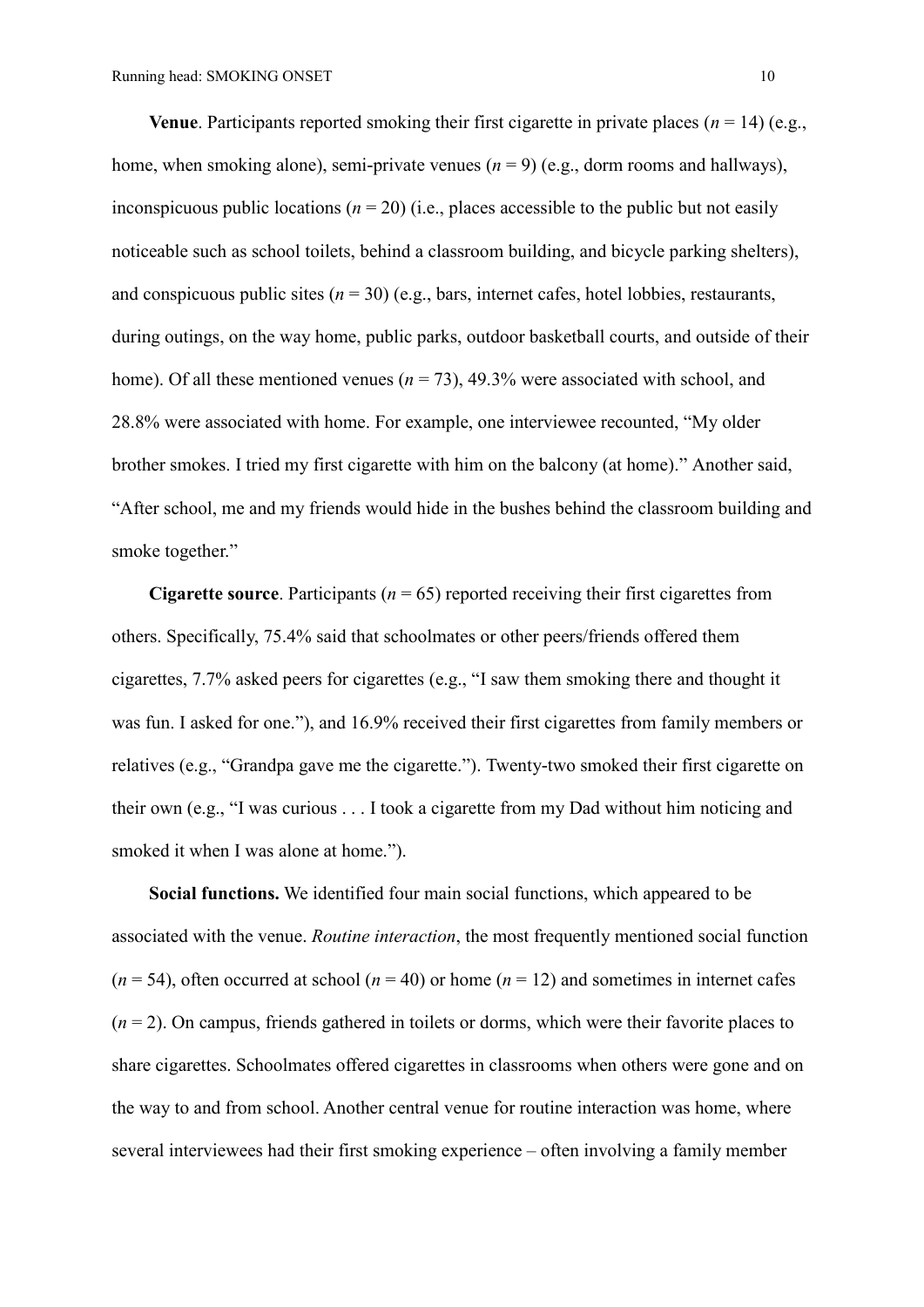(brother, father, or grandfather) providing a cigarette during his own smoking routine. Internet cafes, which were frequented by some interviewees, were considered a "safe" place to share cigarettes. The social function of *casual fun time* (*n* = 20), i.e., having fun with peers without doing anything in specific, was associated with places designed for recreation, "after playing basketball," "outside a park," "in the woods in a park," and "at a playground outside home." *Ad hoc interactions* ( $n = 12$ ) included "summer job breaks," "outings in the suburb," "encounters with Dad's friend," and "visiting a warehouse owned by a friend's family." *Special occasions* ( $n = 7$ ), such as birthday parties, Chinese New Year gatherings, class reunions, luncheons, and ceremonial dinners, could also trigger cigarette offers.

**Typical occasions illustrated**. We selected two quotes that described the typical risky occasions in which male teenagers were vulnerable to being influenced. An ex-smoker, who quit smoking over the costs, recounted his first encounter with smoking in a toilet:

As I was graduating from elementary school, I experimented with smoking. I think I liked the smell . . . At that time the only place we could smoke was the toilets at school. Someone would bring at least half a pack so we could pass the cigarettes to our buddies . . . they would ask for cigarettes anyway . . .

One participant told of his first smoking encounter at a bar:

I smoked my first cigarette in a bar. My friends took me there. There were about 40-50 people, men and women . . . most of them were smoking . . . we were just drinking . . . Someone I didn't know handed me a cigarette, which I took and put on my ear. I was going to just drink, but that guy turned on his lighter for me, and at that point, I had to smoke the cigarette.

# **Reasons for Smoking First Cigarettes**

The *most* frequently mentioned reason  $(n = 36)$  pertained to social interaction-related motives, which were further classified into three categories: beginning and maintaining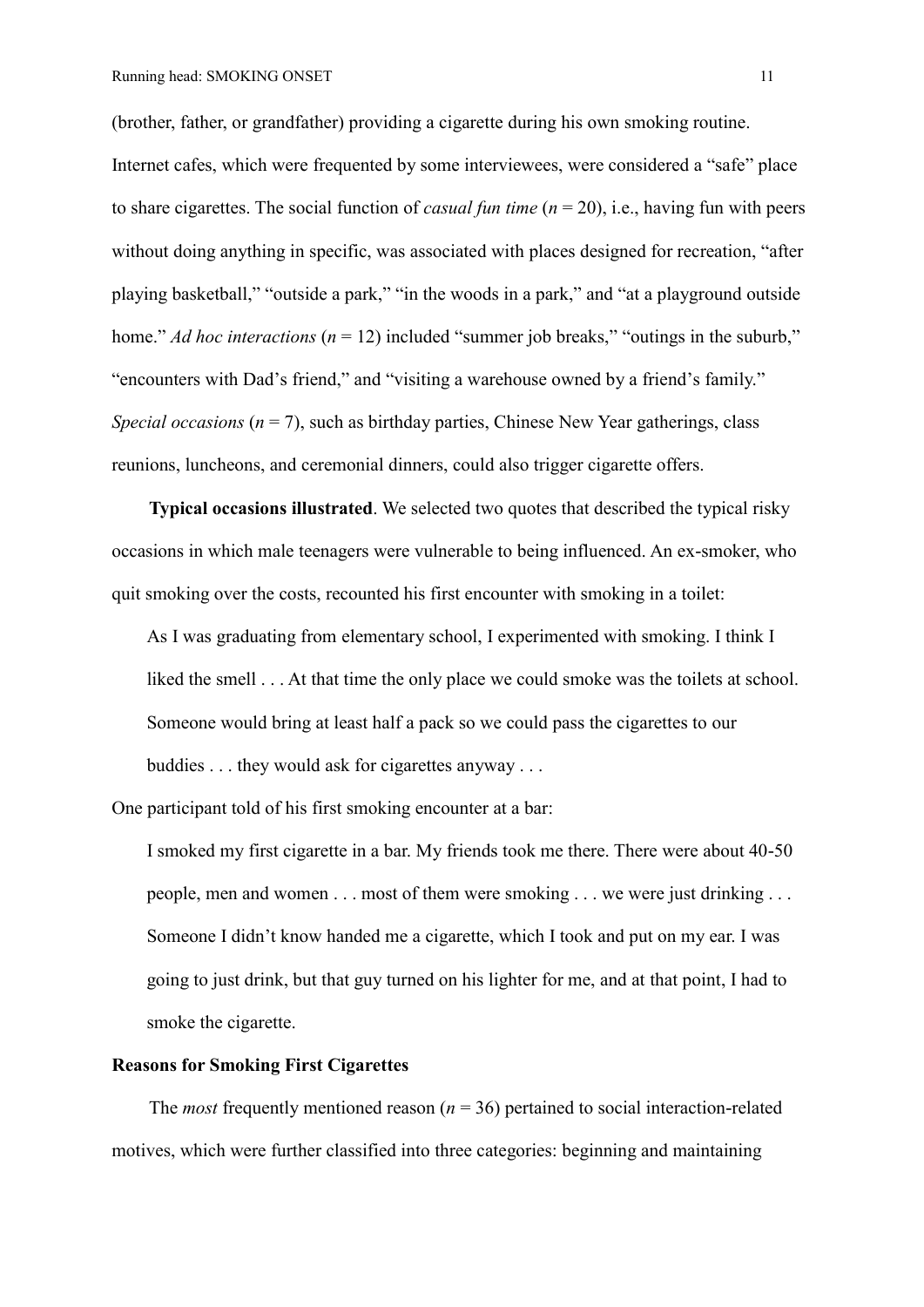friendship (*n* = 12) (e.g., "Need to be friendly to new friends" and "We are friends, I won't turn him down."), giving face  $(n = 7)$  (e.g., "This dude offered me cigarettes a few times already. I felt I needed to help him save face."), and conforming to social norms ( $n = 17$ ) (e.g., ". . . mainly because everybody was smoking . . . if you don't smoke, you'd be showing that you are special. So I smoked what they gave me."). The *second* most mentioned reason was curiosity  $(n = 25)$ . The participants were curious about the taste of cigarettes, the taste of "this" expensive brand," "the uplifting feeling" described by friends," "whether I could also make smoke rings," "how it felt to exhale smoke through my nose," and "what the smoking process was like" or otherwise unspecified general interest in smoking.

The *third* most cited reason was social image  $(n = 14)$  (e.g., to be "cool," "rebellious," or "a man" and to look "smart," "trendy," or "like a tough guy"). The *fourth* most quoted motive was entertainment  $(n = 9)$  (e.g., to "have fun" or "add fun to our good times"). The *fifth* most named reason was family influence  $(n = 8)$ . In general, the interviewees were either offered their first cigarette or took the initiative to ask for a cigarette from a family member (father, grandparent, or uncle). They saw little wrong with smoking and took the consequences of smoking lightly. One participant joked, "My grandfather smokes, my dad smokes, and it's my obligation to carry on the family torch." The *sixth* most reported reason was satisfying utilitarian needs  $(n = 7)$ . Typically, the interviewees decided to smoke to mask the odor in the toilet. One recounted, "It was so stinky in there. My buddy passed a cigarette to me, and I took it. (The cigarette) wasn't bad, to be honest. I wasn't knocked out, but I was dizzy and didn't feel the stink . . . I felt alright." The *seventh* reason was coping with negative emotions, such as frustration, loneliness, sadness, anger, and depression  $(n = 6)$ .

In addition, we identified three less-mentioned reasons. Pastimes appeared to be a reason for smoking experimentation among those who had nothing better to do. Situational opportunities (e.g., "when the teacher was not watching us closely") became a conduit for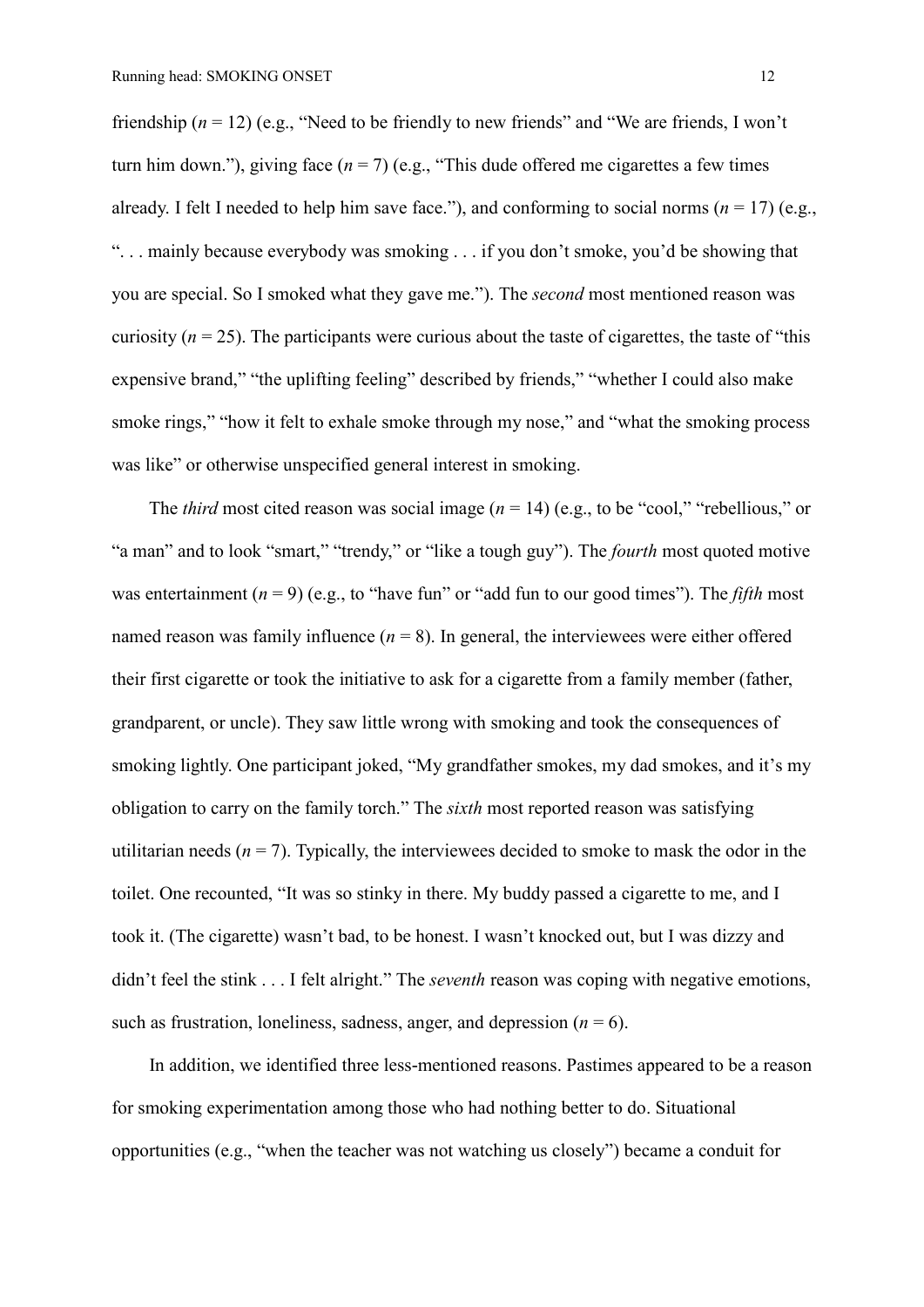smoking first cigarettes. Cutting losses was the most unexpected reason offered by two people who initially did not like to smoke (e.g., "A lot of secondhand smoke in there, I'd be harmed anyway . . . might as well join them . . . can't hurt me any worse.").

# **Early Physical Experiences with Smoking**

Early smoking experiences refer to the participants' physical reactions and responses to smoking their first cigarettes. Nine reported positive reactions, which they described as "nice smell," "wonderful taste," "happy dizziness," and "feeling high like a heavenly king." Twelve depicted neutral experiences, such as "dizzy but did not faint," "no strong reaction," "same cigarette smell I had smelled secondhand before," and "could not tell, as I did not inhale."

Twenty-four disclosed negative, uncomfortable experiences, with more detailed accounts than those who provided positive or neutral experiences. The most complained about symptoms were concurrent nasal irritation and coughing, followed by bad taste, teary eyes, runny nose, dizziness, nausea, and thirst. Some attributed their bad experience to not knowing how to smoke properly (". . . didn't know how to inhale. I swallowed it and the smoke went directly into my stomach. . ."). One interviewee, who now smoked about only one cigarette a week, shared this first experience:

I really did not like the cigarette smell, so I felt irritated when I smoked my first one on Chinese New Year's Day. (Because many people were around) I held the smoke in my mouth and tried to suppress the urge to cough . . . the taste was bitter. Then, I spit it out away from people and spit more to feel better. I wanted to cry. . .

A heavy smoker recollected his "awful" experience vividly:

My first smoking gave me a near-death experience. It was terrible. I smoked the entire cigarette hard, but I did not know whether it went to my lungs. I used my nose to breath in the smoke . . . my heart was racing and my blood boiling . . . I went to sleep in my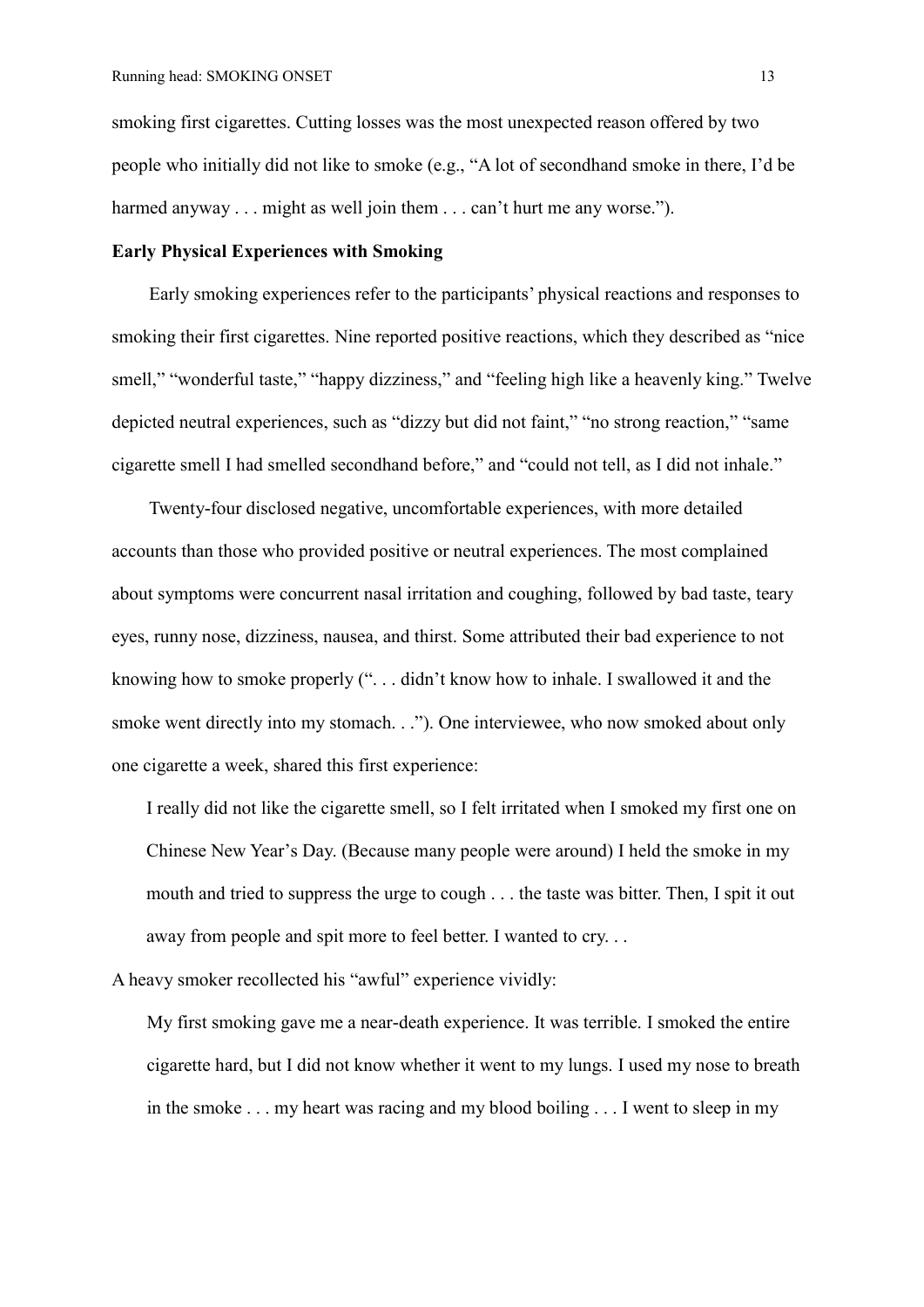dorm bed, feeling terrified that I might die. However, after half an hour, I was fine. . . Somehow I became drawn toward smoking.

Tracking smoking status in MAXQDA indicated that 87.5% of the positive experiencers, 100% of the neutral experiencers, and 87.5% of the negative experiencers were smokers, suggesting that valence of the first smoking experience had little to do with later smoking habits. It is possible that nonsmokers never smoked and that those who tried a cigarette were motivated to smoke anyway, regardless of how good or bad their experiences were; alternatively, perhaps those who continued to smoke were rewarded socially such as by peers' acceptance.

Eleven participants voluntarily disclosed their subsequent smoking experiences. Two, one with a negative first experience and another with a positive experience, reported negative second experiences ("coughing up bloody sputum" and "developing a throat inflammation") and never tried smoking again. Nine who reported positive second experiences were smokers; five of them had a positive first experience, and four had a bad first experience but learned smoking skills, particularly inhalation-related breathing techniques, and did not again experience the bad reactions that occurred the first time. These findings suggest that having a second positive experience was perhaps more important than a first smoking experience in leading to regular smoking, and consecutive negative experiences were possibly the reason that some interviewees did not become smokers.

## **Smoking Experimentation**

Interviewees gave additional responses that pertained to smoking experimentation behaviors. From their responses, we identified several patterns. First, teenagers evolved from mainly social smoking to social and lone smoking. Quite often, the interviewees had initially smoked cigarettes offered in social occasions, and then they had "gotten used to the taste" and smoked on their own when alone. Second, teenagers began to offer cigarettes to others.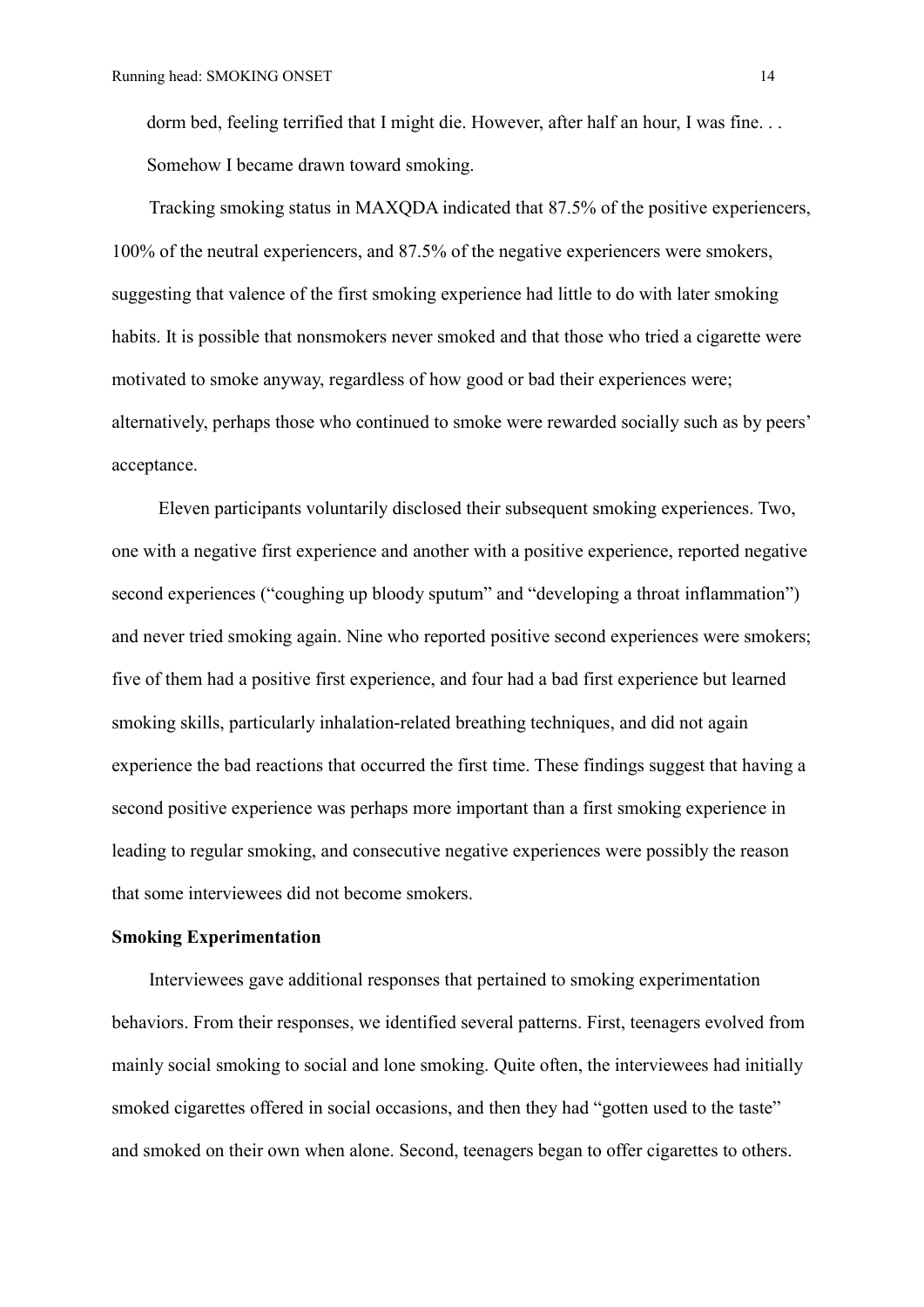To return the favor, those who smoked others' cigarettes bought packages and passed their cigarettes to peers. Third, those who enjoyed smoking reported a gradual increase in cigarette intake. Fourth, teenagers progressed from occasional smoking to more frequent smoking. Some interviewees claimed that they were not addicted to smoking and smoked only in very few situations (e.g., when offered cigarettes), but they smoked more often later. Fifth, teenagers were engaged in venue-conditioned smoking. Internet cafés and public toilets appeared to prompt some participants to smoke. Finally, teenagers reported heavy experimentation before high school graduation (or the equivalent). A few interviewees could not pinpoint their first smoking encounter, but they recalled that they had intensified their experimentation with cigarettes in the last few months of high school because "teachers really did not watch us that closely" and they "would be grownups soon."

#### D**iscussion**

Our qualitative study uncovered some in-depth information not described in existing survey research. In addition to known early smoking venues such as dorms (e.g., Xia et al., 2013) and recreational places (Lu et al., 2013), we discovered a few new sites that were associated with school. Specifically, interviewees favored campus toilets for smoking to cover the unpleasant odor and to share cigarettes outside of teachers' watchful eyes. Occurring in toilets, behind buildings, and in classrooms (when others were gone), smoking on student campuses appeared to be more prevalent than indicated in the literature. Consistent with previous research, home was found to be a risky venue for early smoking, where male adolescents smoked their first cigarettes in the bathroom and bedroom and on the balcony. For early smoking occasions, we found that in addition to the frequently mentioned presence of friends and peers (e.g., Barnet et al., 2013; Xia et al., 2013), some parents and relatives offered teenagers cigarettes at home or family gatherings.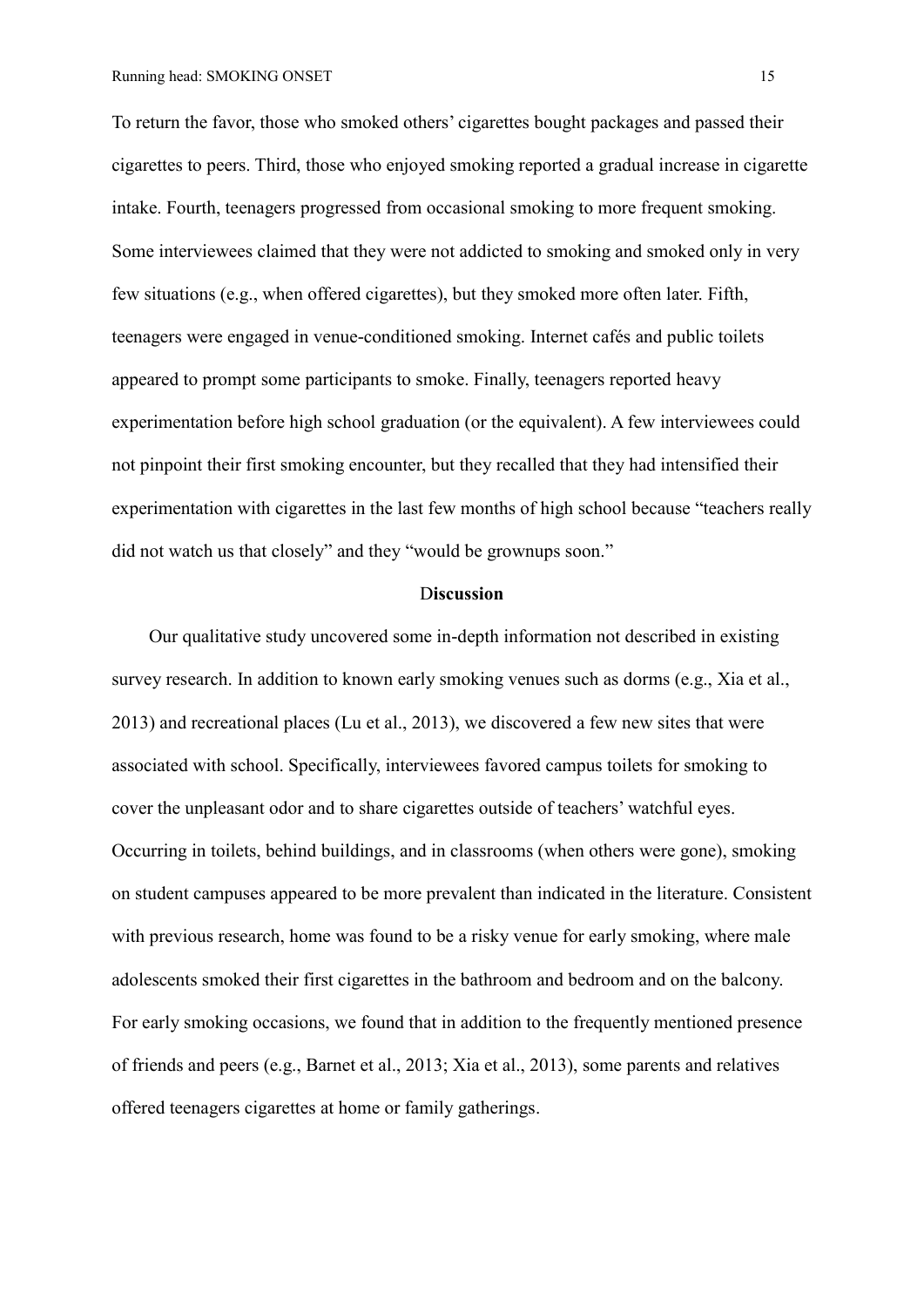The previous literature has identified curiosity as a general, strong motive for cigarette experimentation but has not defined the specific curiosities (e.g., Li et al., 2013). Our focus group interviews revealed that male teenagers were curious about the attributes of the cigarettes (brand and taste), the process of smoking (how to inhale and make smoke rings), and physical reactions to smoking. Teenagers driven by curiosity tended to seek out cigarettes on their own without needing cigarette offers. The most surprising reason, however, stemmed from the belief that not smoking would not reduce the participants' health risks due to the pervasive presence of secondhand smoke. This belief caused teenagers to start smoking to "cut losses." Researchers must think of new ways to correct this belief.

Parents and peers have been considered to be the primary social influences in teenage smoking (e.g., Xia et al., 2013, Wang, et al., 2009). We discovered that in addition, siblings, relatives, family friends, and even strangers provided cigarettes to teenagers. Smoking appeared to be a facilitator of social interactions on various occasions (e.g., going to school together, parties, outings, playing basketball, and in the streets). The scope of social smoking discovered here appears to be much greater than that reported in previous surveys.

Previous studies reported that teenagers continued to smoke despite having initial negative physical experiences, but they did not offer explanations for this finding (see Scollo & Winstanley, 2016). Our study revealed that most of those who had negative first experiences seemed motivated to practice inhaling properly and eventually achieved a "positive feel." Thus, a negative first physical experience may have deterred tobacco-averse teenagers from further experimenting with smoking, but it dangerously served as a stronger motivation for tobacco-desiring teenagers to perfect their smoking techniques, which can lead to smoking addiction.

Our qualitative findings provided information needed to develop new antismoking intervention strategies that are alternative or complementary to the current approaches, which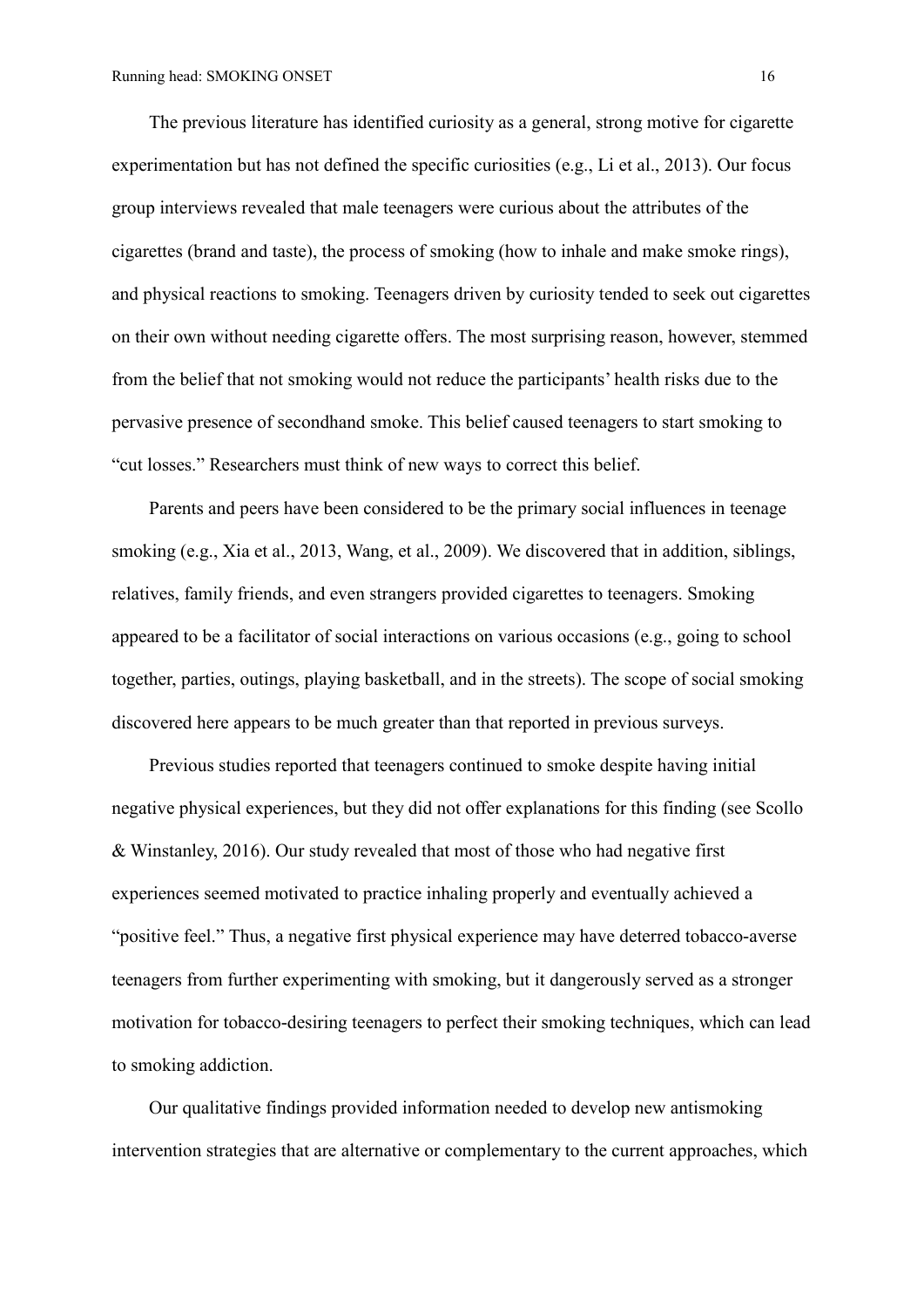focus on health information dissemination and education (Chinese Association on Tobacco Control, 2016). First, the broad use of cigarettes to facilitate social interactions (e.g., family gatherings, parties, and eating out at restaurants with friends) suggests that messages depicting smoke-free norms in various social situations might be cost-effective. For example, PSAs can be designed to portray joyful, normative social interactions without cigarettes and awkward interactions in the presence of cigarettes.

Second, to target smoking-inducing cognitions such as the "cutting losses" belief, we suggest using a cognitive response approach that refutes these beliefs through self-persuasion. For example, teenagers with this belief can be asked to generate elaborate cognitive responses that argue against "cutting losses" (i.e., self-persuasion) by writing graded essays. A cognitive response approach also can be used to guide teenagers in interpreting their first negative smoking experience in ways that decrease motivation for further smoking.

Third, early smoking on campus was found to be more pervasive than the literature indicates. Although most schools in China already have a smoking ban among students, the enforcement of that ban appears to be lackadaisical (as reflected in our participants' accounts of smoking activities on campus). Schools must design ways to monitor risky venues on campus such as public toilets, dorms, and education buildings. Coupled with an improvement in sanitary conditions, the installation of smoke detectors in toilets and dorms might offer a deterrent or solution. As early smoking on campus largely results from cigarettes provided by schoolmates, developing peer education programs, which are currently lacking, could potentially be quite promising.

Fourth, in addition to school, homes appeared to be another location of frequent early smoking incidence. Home-based programs, which are uncommon in China, can likely be initiated from schools due to Chinese parents' respect for educational institutes and the accessibility from schools to the homes of at-risk teenagers. Parents, guardians, and even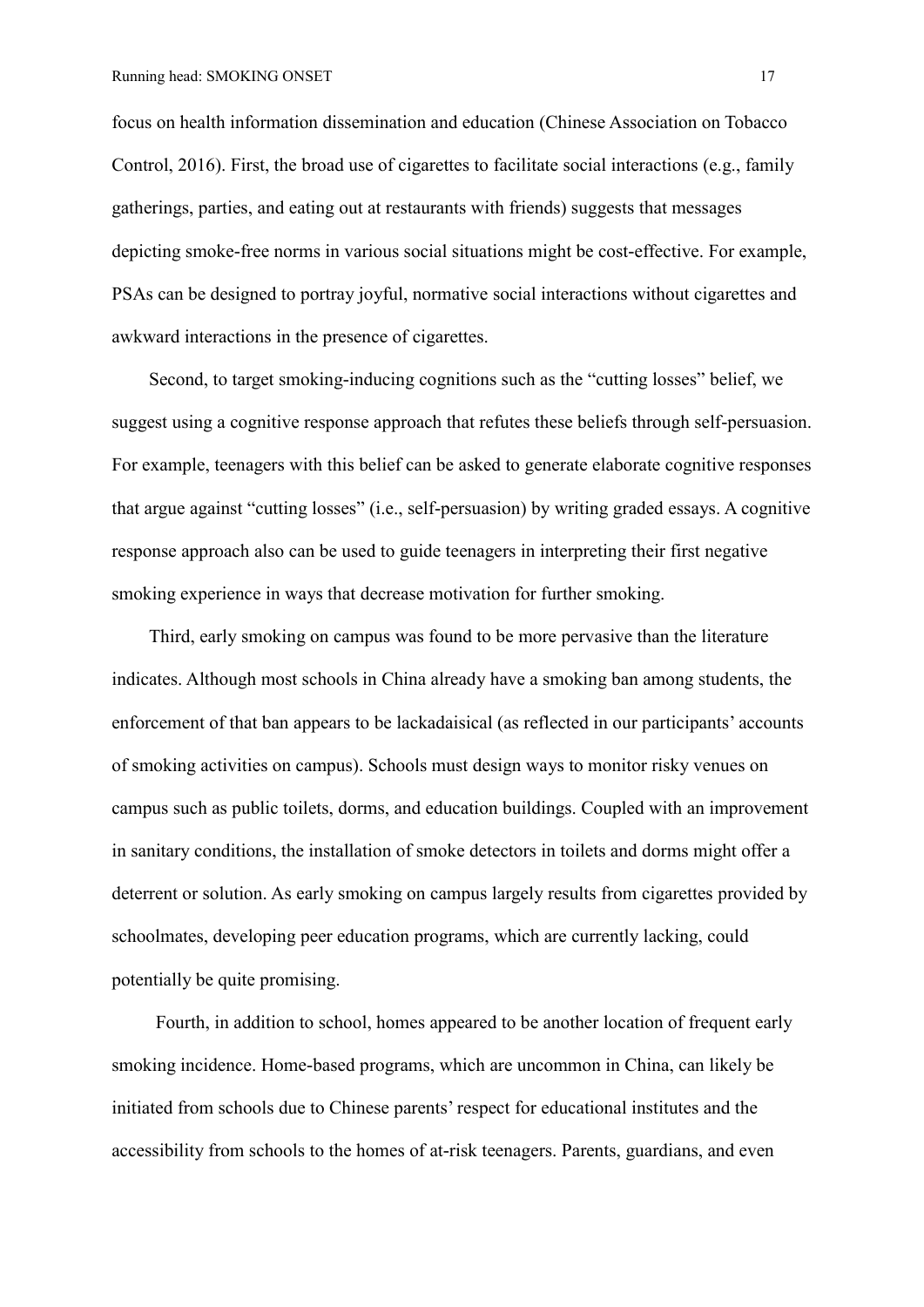siblings can be invited to ensure homes remain a smoke-free environment. By asking parents to serve as role models and monitor their children's possible early smoking behaviors, nonsmoking parents will likely strengthen their negative attitudes toward smoking, and hopefully smoking parents will develop antismoking attitudes and reduce or quit smoking themselves.

Fifth, our findings pose challenges to effective interventions. A major challenge arises from curiosity-related smoking. As curiosity is innate to human nature, persuading teenagers to never try cigarettes is likely a difficult task. The information obtained regarding teenagers' specific curiosities provides an evidence base for researchers to develop programs and websites that explain smoking experiences, thereby decreasing their motivation to smoke. Researchers can also conduct studies focusing on realistic, effective interventions that tolerate initial cigarette-tasting and prevent further experimentation.

In summary, the situational elements, dynamics of cigarette experimentation, and vivid descriptions of early smoking occasions potentially provide a foundation for developing antismoking intervention materials that resonate with the target teenage population.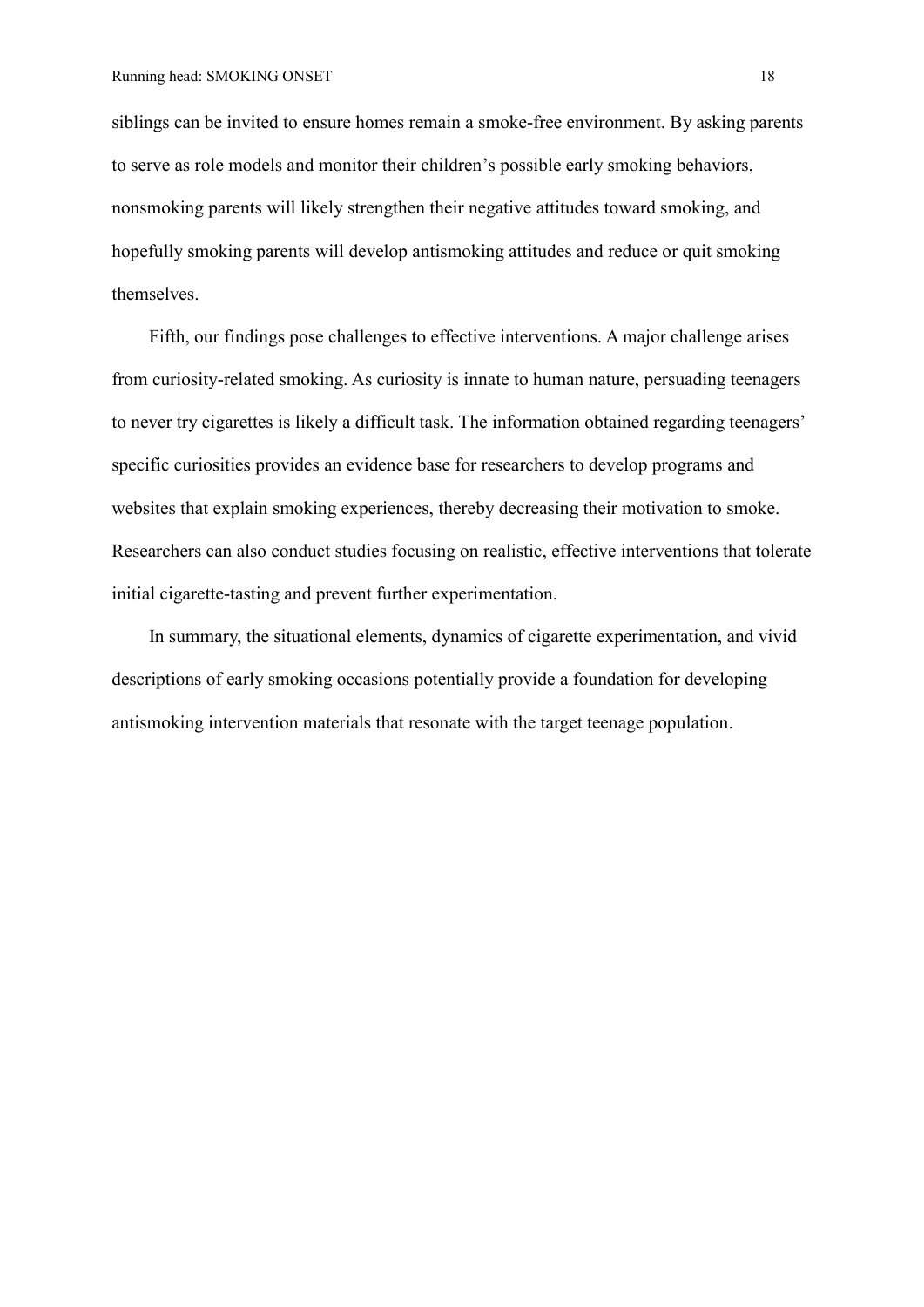#### **References**

- Barnett, T. E., Smith, T., He, Y., Soule, E. K., Curbow, B. A., Tomar, S. L., & McCarty, C. (2013). Evidence of emerging hookah use among university students: A cross-sectional comparison between hookah and cigarette use. *BMC Public Health, 13*, 302.
- Centers for Disease Control and Prevention. (2008). *Data collection methods for program evaluation: Focus group*. Retrieved from

[http://www.cdc.gov/healthyyouth/evaluation/pdf/brief13.pdf.](http://www.cdc.gov/healthyyouth/evaluation/pdf/brief13.pdf)

- Chen, C. (2009). An analysis of youth smoking in Shanwei city. *South China Journal of Preventive Medicine, 35*(5), 42-43.
- Chen, X., Yang, H., Wang, Z., Qi, S., Hong, X., & Xu, F. (2013). Knowledge, attitudes, and behavior of cigarette smoking among junior high school students in Nanjing. *Chinese Journal of School Health, 34*(4), 482-483.
- Chinese Association on Tobacco Control. (2016). *Tobacco and health consequences.* Http://www.catcprc.org.cn/index.aspx?menuid=6&language=cn
- Conner, M., Sandberg, T., McMillan, B., & Higgins, A. (2006). Role of anticipated regret, intentions and intention stability in adolescent smoking initiation. *British Journal of Health Psychology, 11*, 85-101.
- Conrad, K. M., Flay, B. R., & Hill, D. (1992). Why children start smoking cigarettes: Predictors of onset. *British Journal of Addiction, 87*, 1711-1724.
- DeLorme, D. E., Kreshel, P. J., & Reid, L. N. (2003). Lighting up: Young adults' autobiographical accounts of their first smoking experiences. *Youth & Society, 34*(4), 468-496.
- Friedman, L. S., Lichtenstein, E., & Biglan, A. (1985). Smoking onset among teens: An empirical analysis of initial situations. *Addictive Behavior, 10,* 1-13.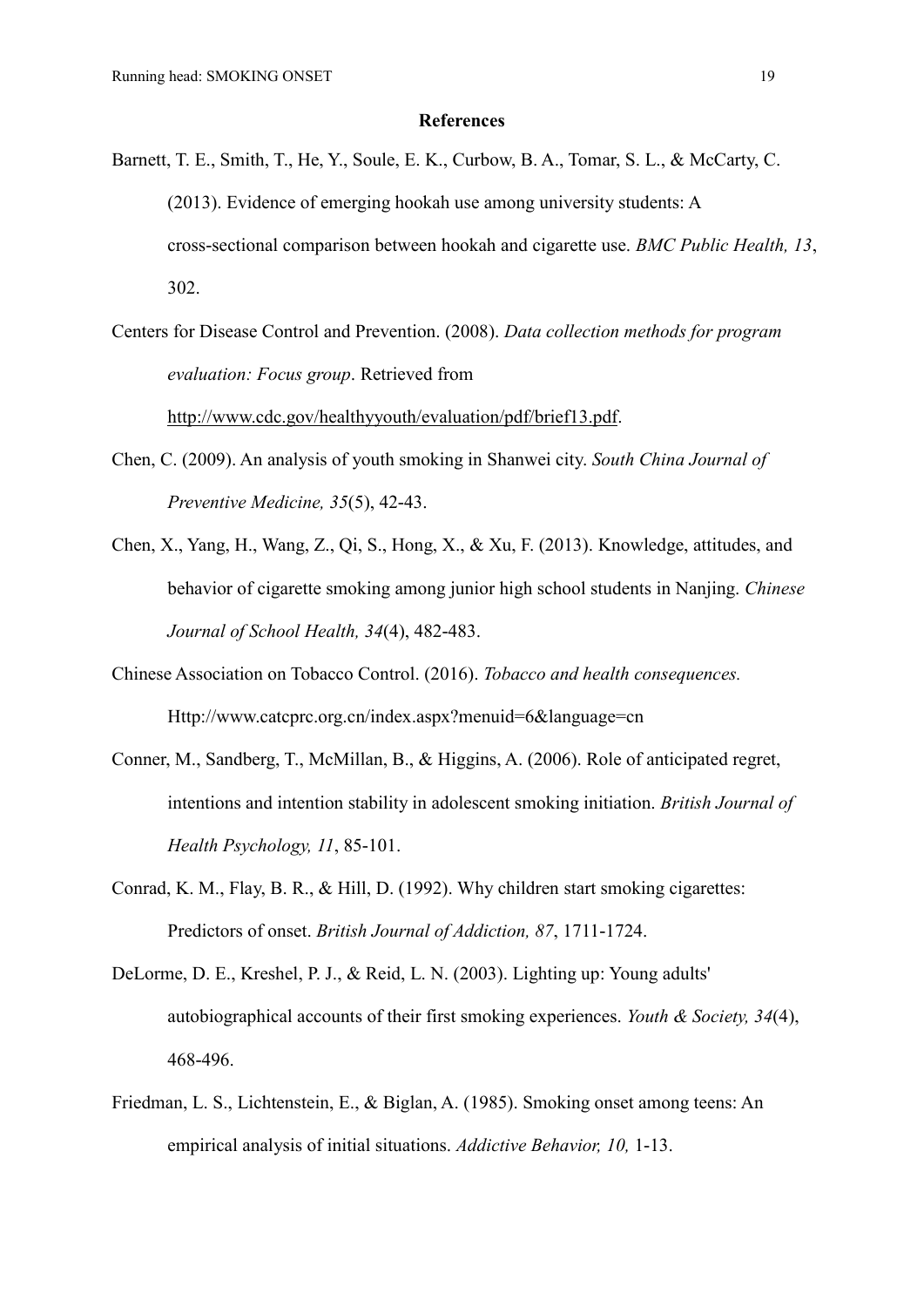- Gao, Y., Sun, L., & Wang, J. (2013). Investigating smoking, alcohol consumption and exercise status in Chengde Medical College students. *Modern Preventive Medicine, 40(4),* 703-705.
- Guo, L., Li, A., Jin, J., Xu, F., Zheng, W., Zhang, Y., & Yang, F. (2009). Prevalence of smoking and passive smoking of students in Jiangxi Province. *Chinese Journal of School Health, 30*(1), 24-27.
- Huang, C., Koplan, J., Yu, S., Li, C., Guo, C., Liu, J., . . . Eriksen, M. (2013). Smoking experimentation among elementary school students in China: Influences from peers, families, and the school environment. *PLoS One, 8*(8): e73048.
- Huang, L. L., Thrasher, J. F., Jiang, Y., Li, Q., Fong, G. T., Chang, Y., & Friedman, D. B. (2014). Impact of the "Giving Cigarettes Is Giving Harm" campaign on knowledge and attitudes of Chinese smokers. *Tobacco Control, 24 (Suppl. 4)*, iv28–iv34. doi:10.1136/tobaccocontrol-2013-051475.
- Ji, C., Sun, H., & Li, H. (2013). Investigation on tobacco use status and related issues of adolescents in Daxing district of Beijing in 2011. *Occupation and Health, 29*(4), 394-401.
- Jiang, N. (2013). The state of youth smoking in Gui Zhou. *Jin Tian, 300*, 284-285.
- Kendler, K. S., Myers, J., Damaj, M. I., & Chen, X. (2013). Early smoking onset and risk for subsequent nicotine dependence: A monozygotic co-twin control study. *The American Journal of Psychiatry, 170*(4), 408-413.
- Li, H., Zhang, T., Wang, X., Chen, Y., Gao, H., & Xu, G. (2013). Smoking among students in primary schools in Ningbo. *Chinese Journal of School Health, 34*(3), 342-344.
- Li, Q., Hsia, J., & Yang, G. (2011). Prevalence of smoking in China in 2010. *The New England Journal of Medicine, 364*(25), 2469–2470.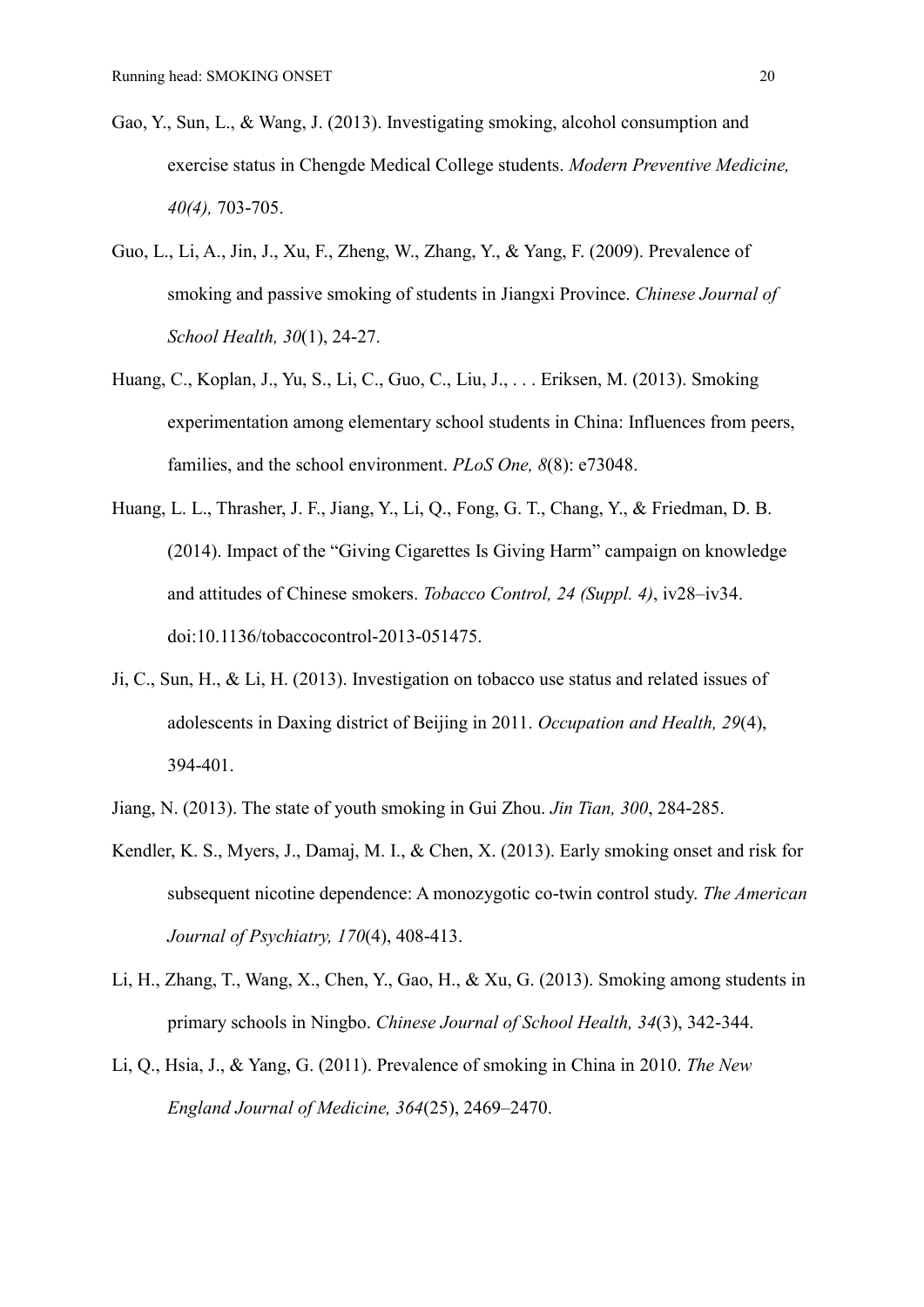- Lu, Z., Li, L., Wu, H., Cui, Q., Shao, L., Zhai, Q., & Wang, C., (2013) Epidemiological survey of smoking behavior among medical students. *Journal of Environmental Hygiene, 3*(2), 98-101.
- Ma, G. X., Shive, S. E., Ma, X. S., Toubbeh, J. I., Tan, Y., Lan, Y. J., . . . & Pei, X. (2013). Social influences on cigarette smoking among mainland Chinese and Chinese Americans: A comparative study*. American Journal of Health Studies, 28*(1), 12-20.
- Ma, J., Zhu, J., Li, N., He, Y., Cai, Y., Qiao, Y., . . . Wang, Z. (2013). Cigarette smoking in Chinese adolescents: Importance of controlling the amount of pocket money. *Public Health, 127*(7), 687-693.
- Morris, E. B., Zhang, B., & Bondy, S. J. (2006). Bullying and smoking: Examining the relationships in Ontario adolescents. *The Journal of School Health, 76*(9), 465-470.
- Murphy, J. M., Horton, N. J., Monson, R. R., Laird, N. M., Sobol, A. M., & Leighton, A. H. (2003). Cigarette smoking in relation to depression: Historical trends from the Stirling County Study. *The American Journal of Psychiatry, 160*(9), 1663-1669.
- Pan, Z. (2004). Socioeconomic predictors of smoking and smoking frequency in urban China: Evidence of smoking as a social function. *Health Promotion International, 19*(3), 309-315.
- Pierce, J. P., Distefan, J. M., Kaplan, R. M., & Gilpin, E. A. (2005). The role of curiosity in smoking initiation. *Addictive behaviors, 30*(4), 685-696.
- Rich, Z. C., & Xiao, S. (2012). Tobacco as a social currency: Cigarette gifting and sharing in China. *Nicotine & Tobacco Research, 14*(3), 258-263.
- Saldana, J. (2013). *The coding manual for qualitative researchers* (2<sup>nd</sup> ed.). Thousand Oaks, CA: Sage.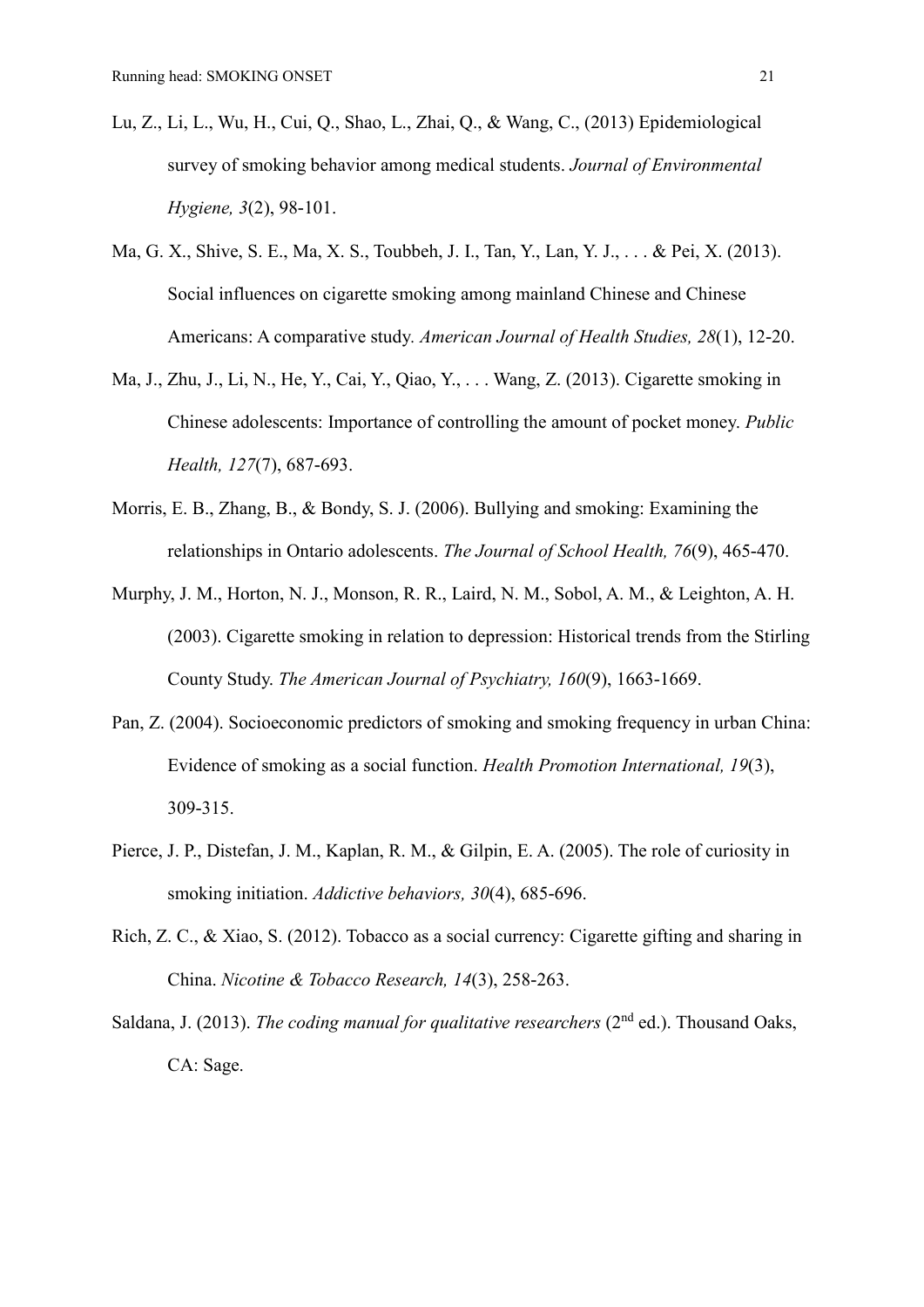- Schleicher, H. E., Harris, K. J., Catley, D., & Nazir, N. (2009). The role of depression and negative affect regulation expectancies in tobacco smoking among college students. *Journal of American College Health, 57*(5), 507-12.
- Siqueria, L. M., Rolnitzky, L. M., & Rickert, V. I. (2001). Smoking cessation in adolescents: The role of nicotine dependence, stress, and coping methods. *Archives of Pediatrics & Adolescent Medicine, 155*(4), 489-495.
- Scollo, M. M. & Winstanley, M. H. (2016). Tobacco in Australia: Facts and issues. Melbourne: Cancer Council Victoria; 2016.

[http://www.tobaccoinaustralia.org.au/downloads/chapters/Ch1\\_Prevalence.pdf.](http://www.tobaccoinaustralia.org.au/downloads/chapters/Ch1_Prevalence.pdf)

- Sheer, V. C. (2009). Risk factors for smoking among men in the People's Republic of China: Implications for communication intervention [in Chinese]. In R. Ma (Ed.), *Jiankang chuanbo yu gonggong weisheng* [Health communication and public health] (pp. 109-146). Hong Kong: Hong Kong Educational Publishing.
- Song, Q. (2012). The 2011 report of smoking among middle school students in Mei He Kou Shi. *Chinese Journal of Public Health Engineering, 11*(6), 527.
- Tong, L. (2006). An analysis of smoking among students in two high schools in Fang Shan District. *Chinese Journal of School Doctor, 20*(6), 591-594.
- Ukwayi, J. K., Eja, O. F., & Unwanede, C. C. (2012). Peer pressure and tobacco smoking among undergraduate students of the University of Calabar, Cross River State. *Higher Education Studies, 2*(3), 92-101.
- Wan, X., Mao, R., Liu, Y., & Chen, X. (2013) Prevalence of smoking and its influencing factors among middle school students in Guangming new district, Shenzhen. *Practical Preventive Medicine, 20*(7), 812-815.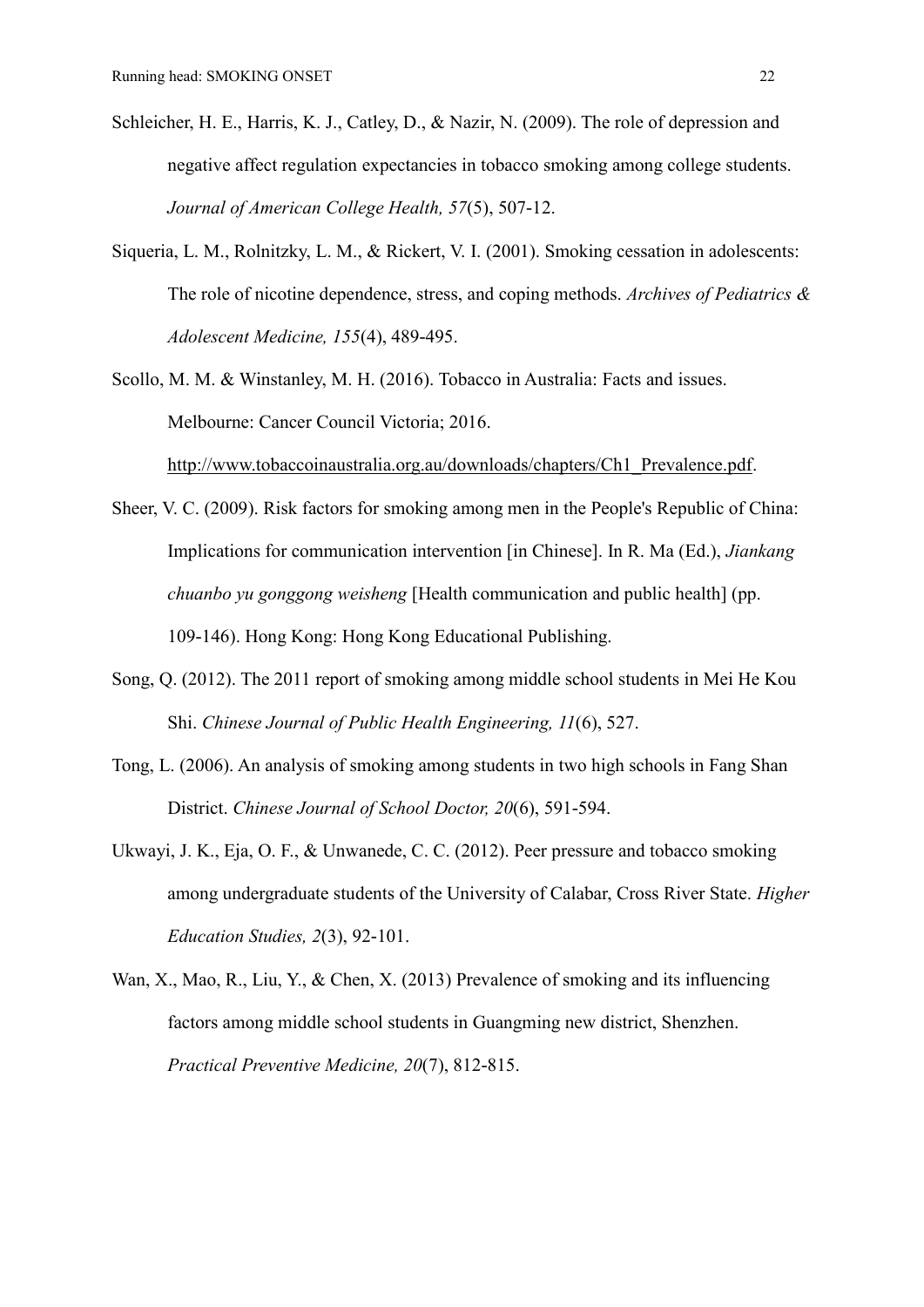- Wang, C., Ma, G., Zhai, C., Cao, P., Chen, X., Zhou, W., & Zhai, S. (2009). Smoking status among urban family and the measures of smoking control. *Journal of Hygiene Research, 38*(1), 78-81.
- Wang, F. & Chen, Y. (2013). A survey of smoking experimentation among students in junior and senior high schools. *Zhejiang Preventive Medicine, 25*(4), 76-77.
- Xia, D., Zhang, P., He, J., Cui, H., Cha, W., Zhao, Y., & Hu, P. (2013). Situation and evaluation of smoking behavior and intervention in middle school students. *China Journal of Modern Medicine, 23*(11), 101-106.
- Zhu, Z., Gong, J., Zhang, Z., Li, F., Yang, N., Sun, H., & Xia, J. (2008). Study on the prevalence of adult smoking in Wuhan. *Chinese Journal of Health Education, 24* (9), 710-712.